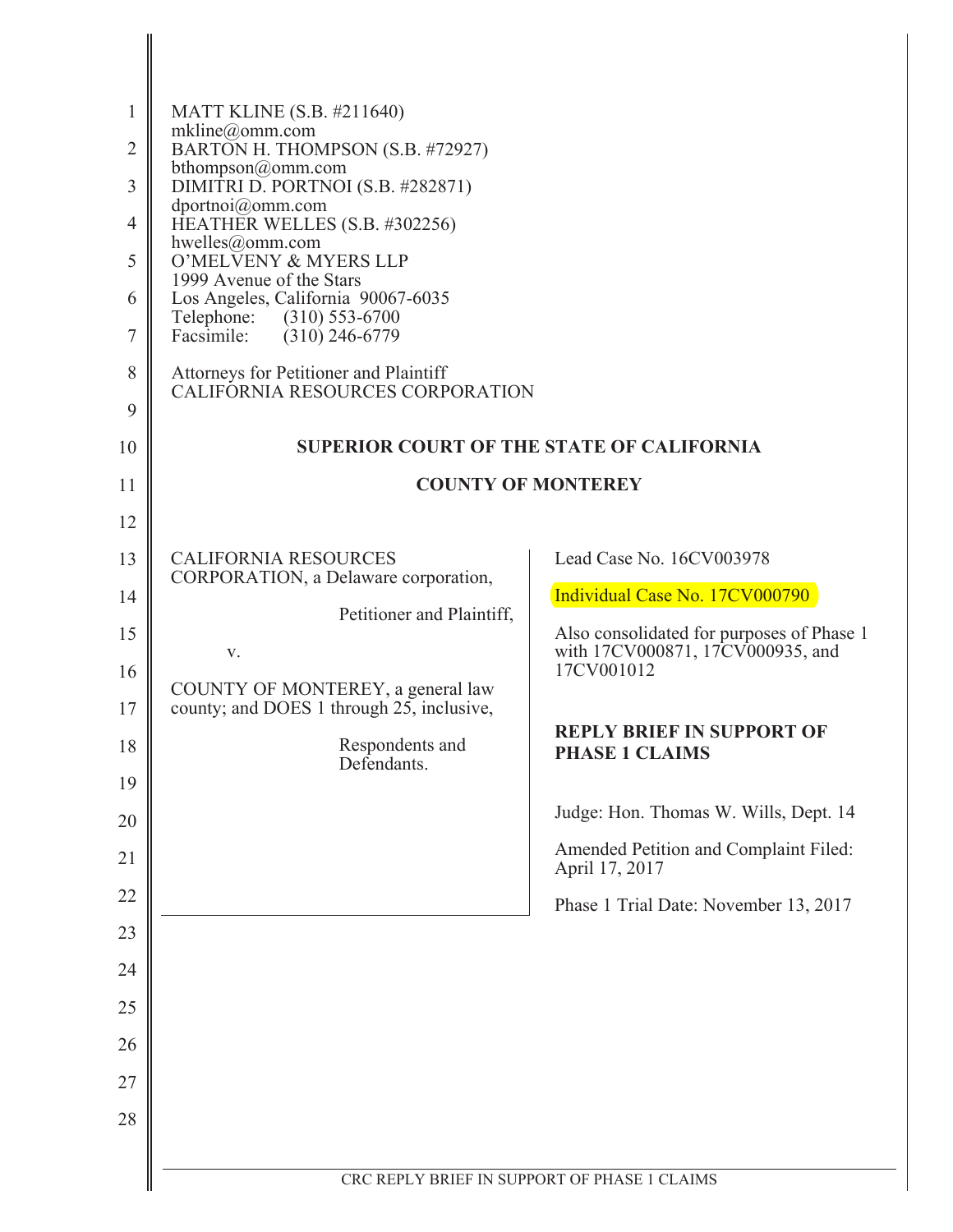|      |           | <b>TABLE OF CONTENTS</b>                                                                                                                      |
|------|-----------|-----------------------------------------------------------------------------------------------------------------------------------------------|
|      |           |                                                                                                                                               |
| I.   |           |                                                                                                                                               |
| II.  |           | Measure Z Commits a Facial Taking by Destroying Any Economically Beneficial                                                                   |
|      | A.        |                                                                                                                                               |
|      | <b>B.</b> | Measure Z's Takings "Exemption" Is Merely an Effort to Force Property<br>Owners into a Less Favorable Forum and Does Not Require Exhaustion 5 |
|      | C.        | The Takings Exemption Is Invalid and Presents No Obstacle to CRC's                                                                            |
|      | 1.        | No One Disputes That Section 6(C) Is Unconstitutionally Vague.  7                                                                             |
|      | 2.        | Section 6 Denies Meaningful Relief in Violation of Due Process 9                                                                              |
|      | 3.        | Binding Precedent Bars the Board from Adjudicating Takings                                                                                    |
| III. |           | Measure Z Violates the California Constitution's Single-Subject Rule.  11                                                                     |
|      | A.        | All Parts of Measure Z Are Not Reasonably Germane to Any Textually                                                                            |
|      | <b>B.</b> | Vacating Measure Z Would Advance the Purpose of the Single-Subject                                                                            |
| IV.  |           |                                                                                                                                               |
|      |           |                                                                                                                                               |
|      |           |                                                                                                                                               |
|      |           |                                                                                                                                               |
|      |           |                                                                                                                                               |
|      |           |                                                                                                                                               |
|      |           |                                                                                                                                               |
|      |           |                                                                                                                                               |
|      |           |                                                                                                                                               |
|      |           |                                                                                                                                               |
|      |           |                                                                                                                                               |
|      |           |                                                                                                                                               |
|      |           |                                                                                                                                               |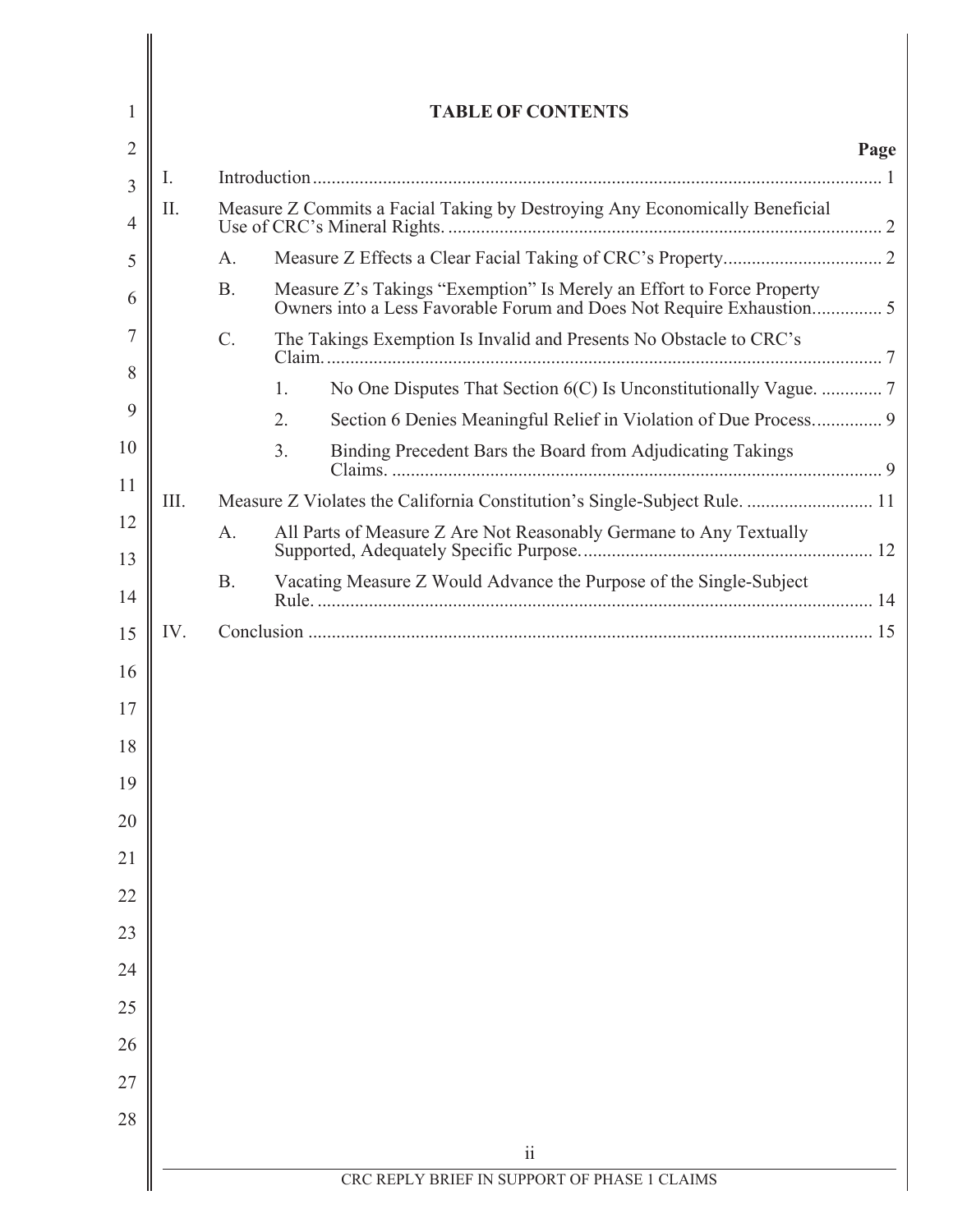| 1              | <b>TABLE OF AUTHORITIES</b>                                |
|----------------|------------------------------------------------------------|
| $\overline{2}$ | Page                                                       |
| 3              | <b>CASES</b><br>ABN 51st St. Partners v. City of New York, |
| 4              |                                                            |
| 5              | Action Apartment Ass'n v. Santa Monica Rent Control Bd.,   |
| 6              | Birkenfeld v. City of Berkeley,                            |
| 7              | Braly v. Bd. of Fire Comm'rs,                              |
| 8              |                                                            |
| 9              | Brosnahan v. Brown,                                        |
| 10<br>11       | Cal. Trial Lawyers Ass'n v. Eu,                            |
| 12             | Chem. Specialties Mfrs. Ass'n v. Deukmejian,               |
| 13             | Evangelatos v. Super. Ct.,                                 |
| 14             | Grayned v. City of Rockford,                               |
| 15             |                                                            |
| 16<br>17       | Harbor v. Deukmejian,                                      |
| 18             | Healing v. Cal. Coastal Comm'n,                            |
| 19             | Hensler v. City of Glendale,                               |
| 20<br>21       | Hodel v. Irving,                                           |
| 22             | Hodel v. Va. Surface Mining & Reclamation Ass'n,           |
| 23             | Hunt v. City of Los Angeles,                               |
| 24             |                                                            |
| 25             | Keystone Bituminous Coal Ass'n v. DeBenedictis,            |
| 26<br>27       | Lucas v. S.C. Coastal Council,                             |
| 28             | Nazir v. United Airlines, Inc.,                            |
|                | $\overline{111}$                                           |
|                | CRC REPLY BRIEF IN SUPPORT OF PHASE 1 CLAIMS               |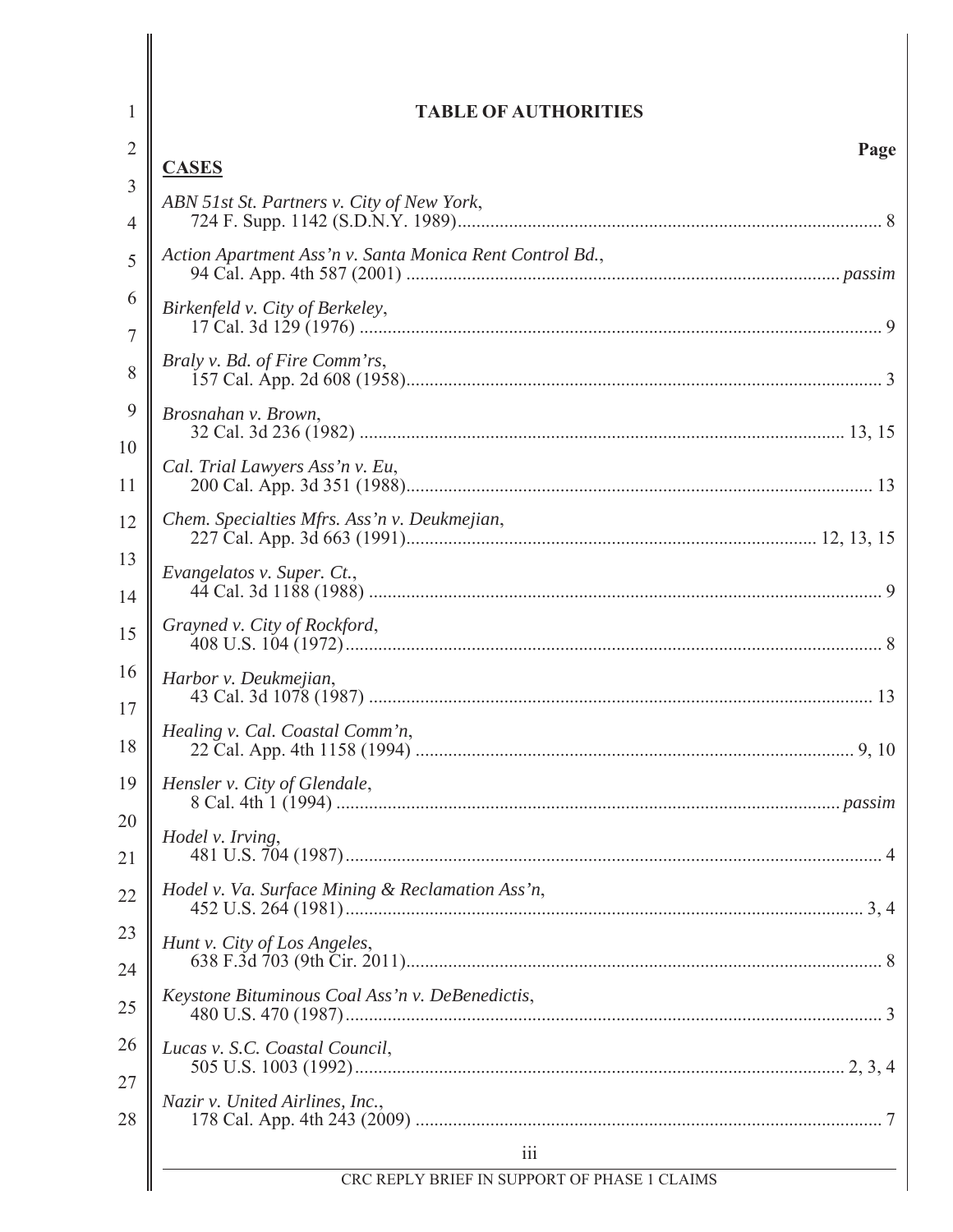| 1        | <b>TABLE OF AUTHORITIES</b><br>(continued)                         |
|----------|--------------------------------------------------------------------|
| 2        |                                                                    |
| 3        | Page<br>Pa. Coal Co. v. Mahon,                                     |
| 4        | Palazzolo v. Rhode Island,                                         |
| 5        |                                                                    |
| 6        | San Mateo Cty. Coastal Landowners' Ass'n v. County of San Mateo,   |
| 7<br>8   | Senate v. Jones,                                                   |
| 9        | Shea Homes Limited P'ship v. County of Alameda,                    |
| 10       | Tahoe-Sierra Preservation Council v. State Water Res. Control Bd., |
| 11<br>12 | Vill. of Hoffman Estates v. Flipside, Hoffman Estates, Inc.,       |
| 13       |                                                                    |
| 14       |                                                                    |
| 15       |                                                                    |
| 16       |                                                                    |
| 17       |                                                                    |
| 18       |                                                                    |
| 19       |                                                                    |
| 20       |                                                                    |
| 21       |                                                                    |
| 22       |                                                                    |
| 23       |                                                                    |
| 24       |                                                                    |
| 25       |                                                                    |
| 26       |                                                                    |
| 27       |                                                                    |
| 28       |                                                                    |
|          | iv                                                                 |
|          | OPENING BRIEF IN SUPPORT OF PHASE 1 CLAIMS                         |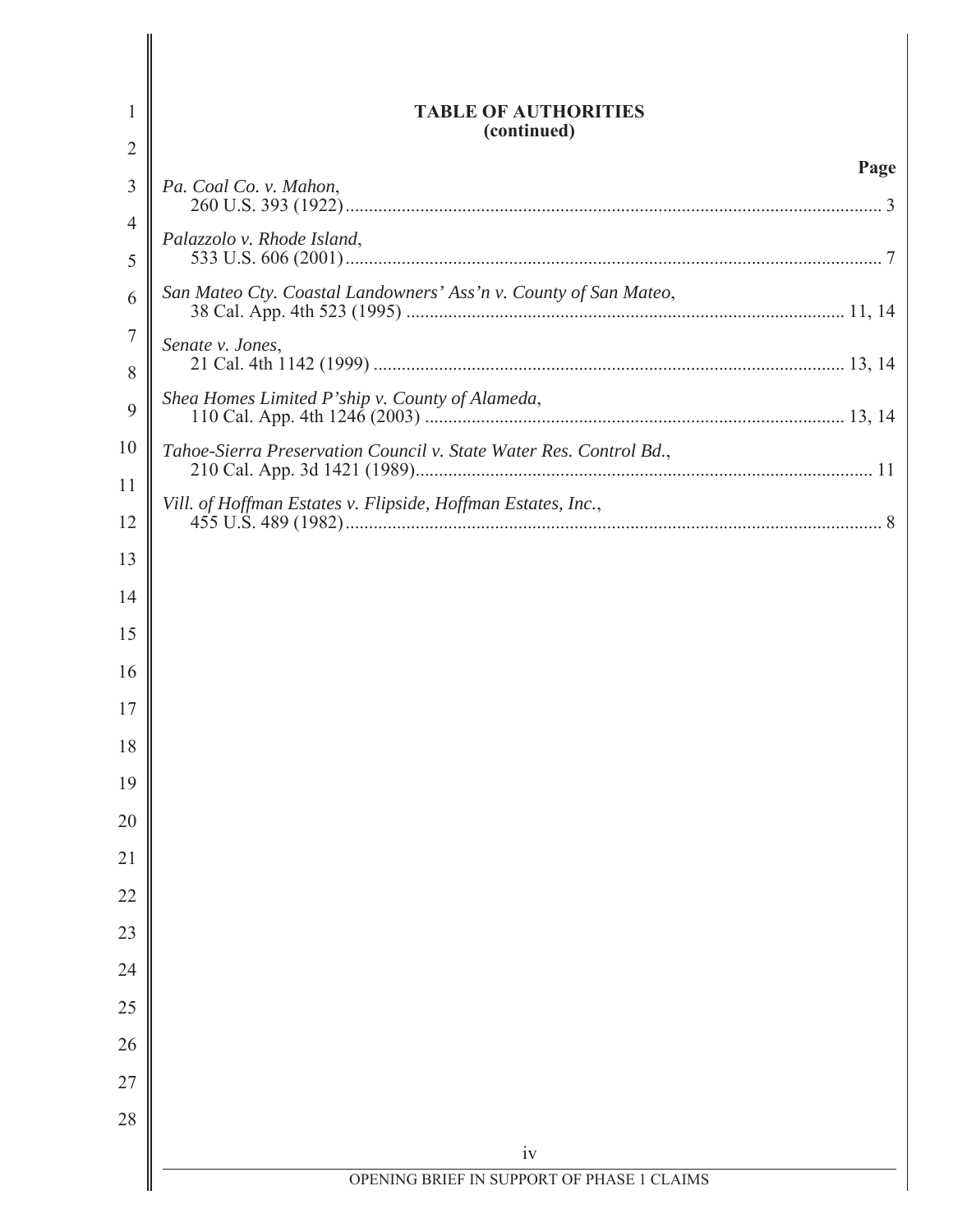| <b>Citation</b>   | <b>Description</b>                                                                                                     |
|-------------------|------------------------------------------------------------------------------------------------------------------------|
| <b>AR</b>         | Phase 1 Lodged Certified Administrative Record                                                                         |
| <b>RJN</b>        | Plaintiffs' Joint Request for Judicial Notice (filed by<br>Chevron USA, Inc. ("Chevron"))                              |
| Suppl. RJN        | Supplemental Request for Judicial Notice (filed by<br>Chevron)                                                         |
| <b>CRC RJN</b>    | Request for Judicial Notice (filed by California<br>Resources Corporation ("CRC"))                                     |
| Aera Reply Br.    | Reply Brief (filed by Aera Energy LLC ("Aera"))                                                                        |
| Chevron Reply Br. | Chevron Plaintiffs' Reply in Support of<br>Opening Brief in Support of Phase 1 Proceedings<br>(filed by Chevron)       |
| County Br.        | Opposition Brief for Phase 1 Proceedings (filed by<br>Monterey County ("the County"))                                  |
| CRC Br.           | Opening Brief in Support of Phase 1 Claims (filed<br>by CRC)                                                           |
| PMC Br.           | Opposition Brief (Phase 1 Facial Claims) (filed by<br>Protect Monterey County ("PMC") and Dr. Laura<br>Solorio)        |
| Bridges Decl.     | Declaration of Kimberly Bridges (filed by CRC)                                                                         |
| Johnson Decl.     | Declaration of Nathaniel Johnson<br>(filed by Chevron)                                                                 |
| Latham Decl.      | Declaration of James Latham (filed by Chevron)                                                                         |
| McMahan Decl.     | Declaration of Justin McMahan (filed by CRC)                                                                           |
| Miller Decl.      | Declaration of Richard Miller (filed by CRC)                                                                           |
| Welles Decl.      | Declaration of Heather Welles (filed by CRC)                                                                           |
| Burzlaff Tr.      | Transcript of Deposition of Alan A. Burzlaff, P.E.<br>(filed by Chevron, see Suppl. Johnson Decl., Ex. 1) <sup>1</sup> |
|                   |                                                                                                                        |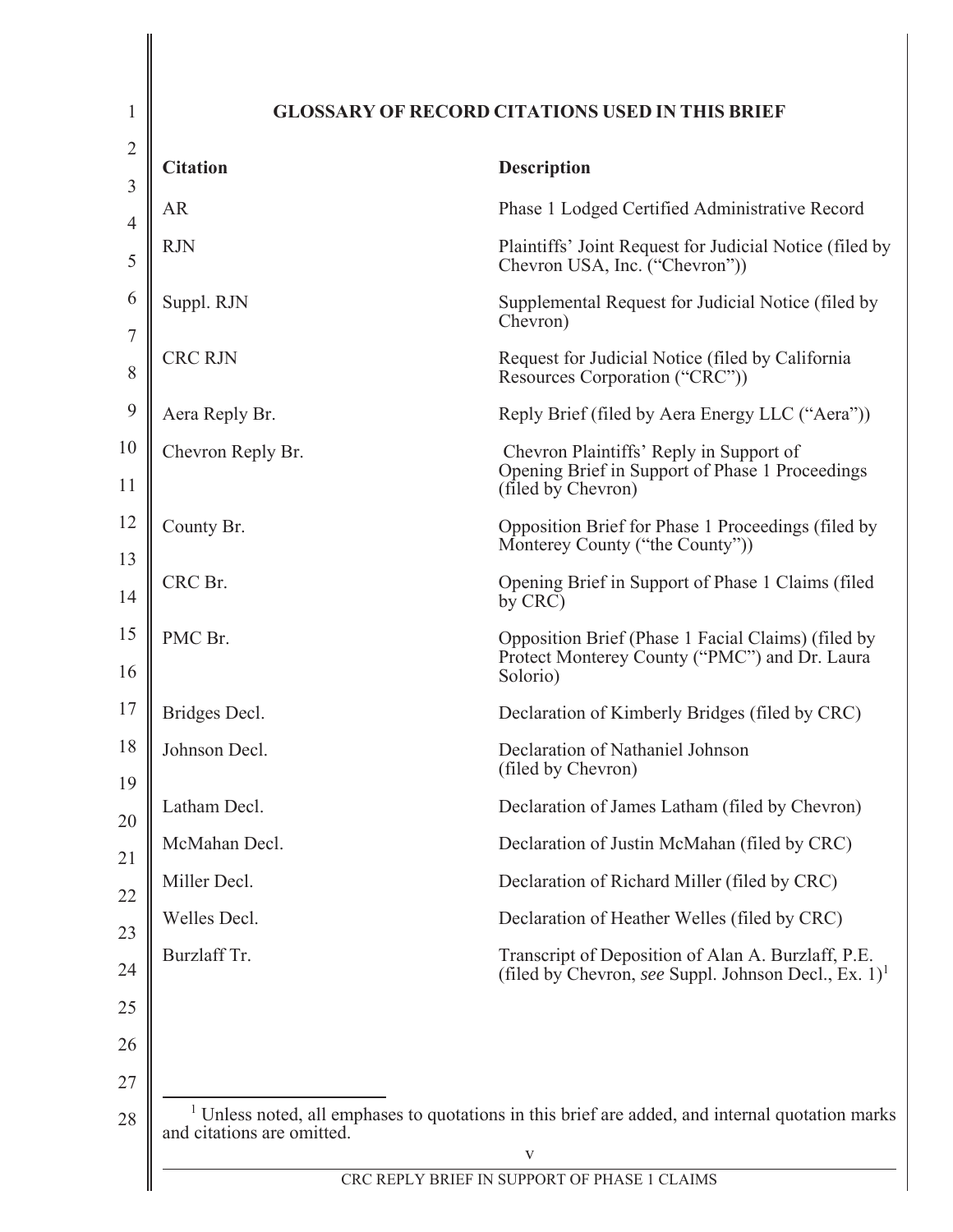$\mathbf{1}$ 

I.

## **Introduction**

 $\overline{2}$ CRC has presented the Court with a straightforward, quintessential facial takings claim 3 rightly resolved in Phase 1 of this case. CRC is presently a non-operator in Monterey County,  $\overline{4}$ and indisputably would need to drill new wells (wells now barred by Measure Z) to pursue any 5 viable economic use of its oil and gas holdings. By banning all new wells in Monterey County, 6 Measure Z destroys CRC's mineral rights, which are useless and valueless without the wells  $\overline{7}$ needed to get oil and gas out of the ground. Neither the County, its hired expert, nor PMC has 8 any response to this simple reality—indeed, CRC is barely mentioned (or not mentioned at all) in 9 their briefs and the County's expert report. There is a reason why they scarcely address CRC's 10 claim: they have no response. The County and PMC instead make broad attacks on plaintiffs' 11 takings claims writ large, and refuse to grapple with the plain distinction between the claims of 12 current producers and the claims of non-producing mineral rights holders like CRC. The County 13 makes a passing suggestion that it is speculative whether CRC's holdings have value, but this 14 argument is mistaken. The County has collected *millions of dollars in taxes* from CRC on these 15 very holdings, establishing without any question that they have real, non-speculative value.

16 The County and PMC also assert—again without any specific analysis of CRC's actual 17 claims—that no takings claims are ripe because all mineral rights holders must first pursue an 18 unprecedented, unwieldy "exemption" process. What the County and PMC never address, 19 however, is that this "exemption" process makes no sense for parties like CRC. CRC needs to 20 drill new wells to use its oil and gas rights. This is undisputed. Measure Z's plain language bans 21 drilling such wells. The "exemption" process has only one function: It instructs the County to 22 decide whether the ban on new wells is an unconstitutional taking of CRC's property. That is a 23 purely legal question that this Court can and must decide in this first phase of this case.

24 PMC suggests that all of the petitioners in these cases raise as-applied challenges, and it 25 seeks to exclude evidence of CRC's property holdings and how Measure Z renders them without 26 economically valuable use. But PMC's proposed evidentiary bar runs directly against U.S.  $27$ Supreme Court case law saying that this is exactly how a *Lucas* facial takings claim can and must 28 be presented. The exemption process, moreover, is invalid with respect to all plaintiffs. It asks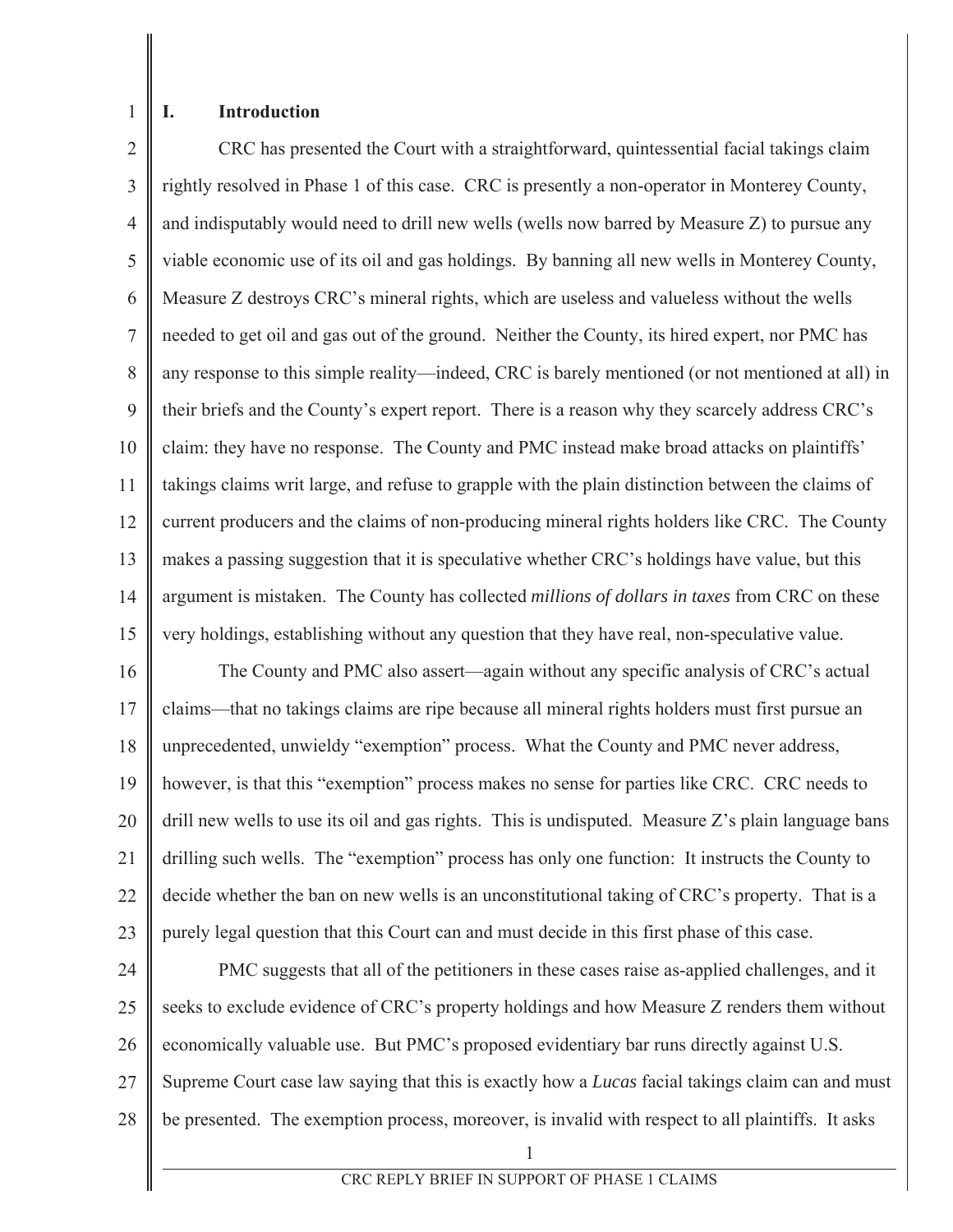| $\mathbf{1}$   | an administrative agency to perform a <i>judicial</i> function—and worse still uses a process that is           |
|----------------|-----------------------------------------------------------------------------------------------------------------|
| $\overline{2}$ | devoid of any standards, has no time limits, invites the public to bog down proceedings, and asks               |
| 3              | a political elected body with no legal expertise to decide politically charged constitutional claims.           |
| $\overline{4}$ | Measure Z also violates the single-subject rule. The County and PMC do not even argue                           |
| 5              | that the "fracking ban"—which was the centerpiece of all efforts to get Measure Z enacted—is                    |
| 6              | reasonably germane to its remaining provisions. Rather, they argue that the express purpose                     |
| $\tau$         | identified in Measure Z itself is <i>not</i> its actual purpose, and instead propose no fewer than <i>eight</i> |
| 8              | other purposes (many of which appear nowhere in Measure Z's text), some as vague as                             |
| 9              | "improving quality of life." Tellingly, moreover, while PMC wants the Court to consider the                     |
| 10             | legislative history that led up to Measure Z's passage (including what was happening at the EPA,                |
| 11             | how DOGGR was doing its job, and how oil spills occurred in other parts of the State), it tells the             |
| 12             | Court to blind itself to the deceptions that littered the pro-Measure Z "Ban Fracking" campaign.                |
| 13             | The courts' single-subject case law does not require such a myopic view and instead counsels                    |
| 14             | courts to guard against voter confusion—which was obvious and replete here, as documented by                    |
| 15             | even the local newspaper of record. On this ground, Measure Z can and should be struck down.                    |
|                |                                                                                                                 |
| 16             | Measure Z Commits a Facial Taking by Destroying Any Economically Beneficial Use<br>П.                           |
| 17             | of CRC's Mineral Rights.                                                                                        |
| 18             | Measure Z Effects a Clear Facial Taking of CRC's Property.<br>A.                                                |
| 19             | On its face, Measure Z deprives CRC of all economically beneficial use of its mineral                           |
| 20             | rights, effecting a facial, per se taking under Lucas v. South Carolina Coastal Council, 505 U.S.               |
| 21             | 1003 (1992). Despite dozens and dozens of pages of generalized arguments that lump together all                 |
| 22             | of the plaintiffs in these related cases, the County and PMC together provide the Court with only               |
| 23             | a single paragraph specifically responding to CRC's factually and legally distinct claim, County                |
| 24             | Br. 38, which does not come remotely close to rebutting that claim.                                             |
| 25             | CRC has proven all three elements of a facial takings claim: (1) it owns constitutionally                       |
| 26             | protected property rights; (2) Measure Z eliminates all economically viable use of that property;               |
| 27             | and (3) Measure Z's mere enactment, as opposed to some subsequent action by the County,                         |
| 28             | destroys the property's use. In the Supreme Court's words, when a property owner claims a                       |
|                | 2<br>CRC REPLY BRIEF IN SUPPORT OF PHASE 1 CLAIMS                                                               |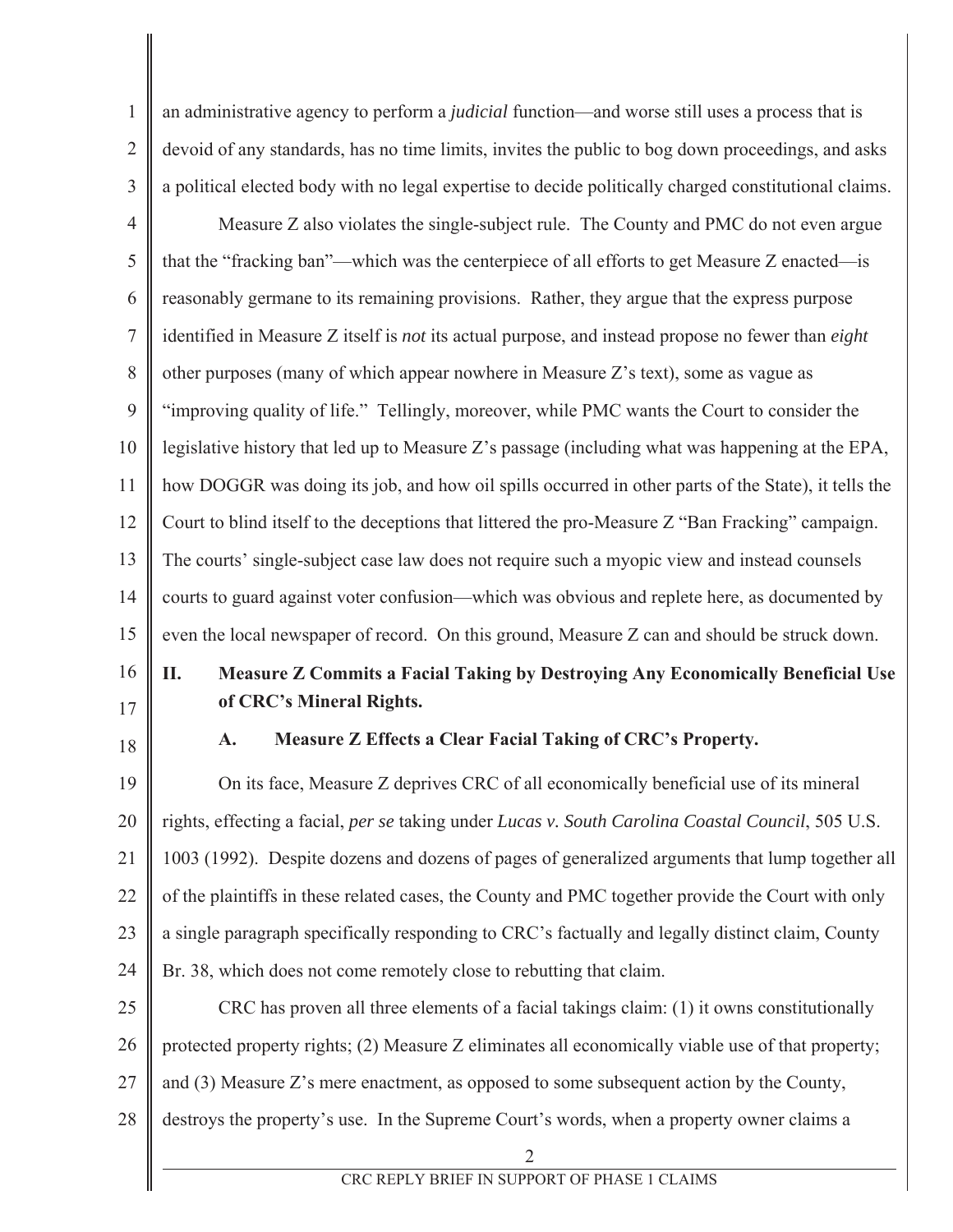$\mathbf{1}$ "mere enactment" effects a taking, "[t] he test to be applied in considering this facial challenge is  $\overline{2}$ fairly straightforward. A statute regulating the uses that can be made of property effects a taking  $\overline{3}$ if it denies an owner economically viable use of his land." *Hodel v. Va. Surface Mining &*  $\overline{4}$ *Reclamation Ass'n*, 452 U.S. 264, 295-96 (1981). The County and PMC's lengthy discussions of 5 amortization, vested rights, and inapposite non-takings cases distract from this substantive claim, 6 which they cannot contest in any real way.

 $\overline{7}$ 1. CRC Owns Protected Rights. No one disputes that CRC owns constitutionally 8 protected mineral rights. CRC proved such rights in over 60 parcels with no existing oil or 9 wastewater disposal wells, Bridges Decl. 11 9, 30-31; McMahan Decl. 11 2-9; CRC RJN, and in  $10<sup>1</sup>$ four parcels that contain older non-producing infrastructure but require new wells, McMahan 11 Decl.  $\P$ [2-8. The County and its expert do not dispute this evidence. Nor does PMC.<sup>2</sup>

12 Nor does anyone dispute that CRC's mineral rights receive the same constitutional 13 protection as other real property. See Pa. Coal Co. v. Mahon, 260 U.S. 393, 415 (1922); Braly v. 14 Bd. of Fire Comm'rs, 157 Cal. App. 2d 608, 610 (1958). Although the County suggests that the 15 Supreme Court refused to accept the "narrow definition of the mineral estate for denial of 16 economically viable use" in *Keystone*, County Br. 38, it misreads the case. In *Keystone*, plaintiffs 17 could mine "virtually all of the coal in their mineral estates," but argued they had been deprived 18 of all economically viable use of "specific tons of coal" and their "support estate," which was 19 functionally just part of the mineral estate. 480 U.S. at 496-97, 501. Because Measure Z destroys 20 the "entire bundle of rights" in CRC's mineral rights, Measure Z is a per se taking. Id. 21 2. Measure Z Eliminates All Economically Viable Use of CRC's Property. Measure Z's 22 text "categorically prohibit[s]" CRC from drilling the new wells required to exploit its rights—

23 effecting a per se taking. Lucas, 505 U.S. at 1019. Again, the County and PMC all but concede

24

 $2$  While PMC says this evidence is irrelevant, the Supreme Court disagrees. As part of his 25 facial takings claim, "Lucas had to do more than simply file a lawsuit to establish his constitutional entitlement; he had to show that the [law] denied him economically beneficial use 26 of his land." Lucas, 505 U.S. at 1016 n.6. CRC has submitted exactly the evidence the Supreme Court says is necessary to prove this element of its facial taking claim. See id. at 1009 27 (discussing trial court's necessary factual findings), 1016 n.6; Keystone Bituminous Coal Ass'n v. DeBenedictis, 480 U.S. 470, 495-96 (1987); *Hodel*, 452 U.S. at 296; CRC's Responses to 28 Intervenors' Objections *passim* (filed herewith).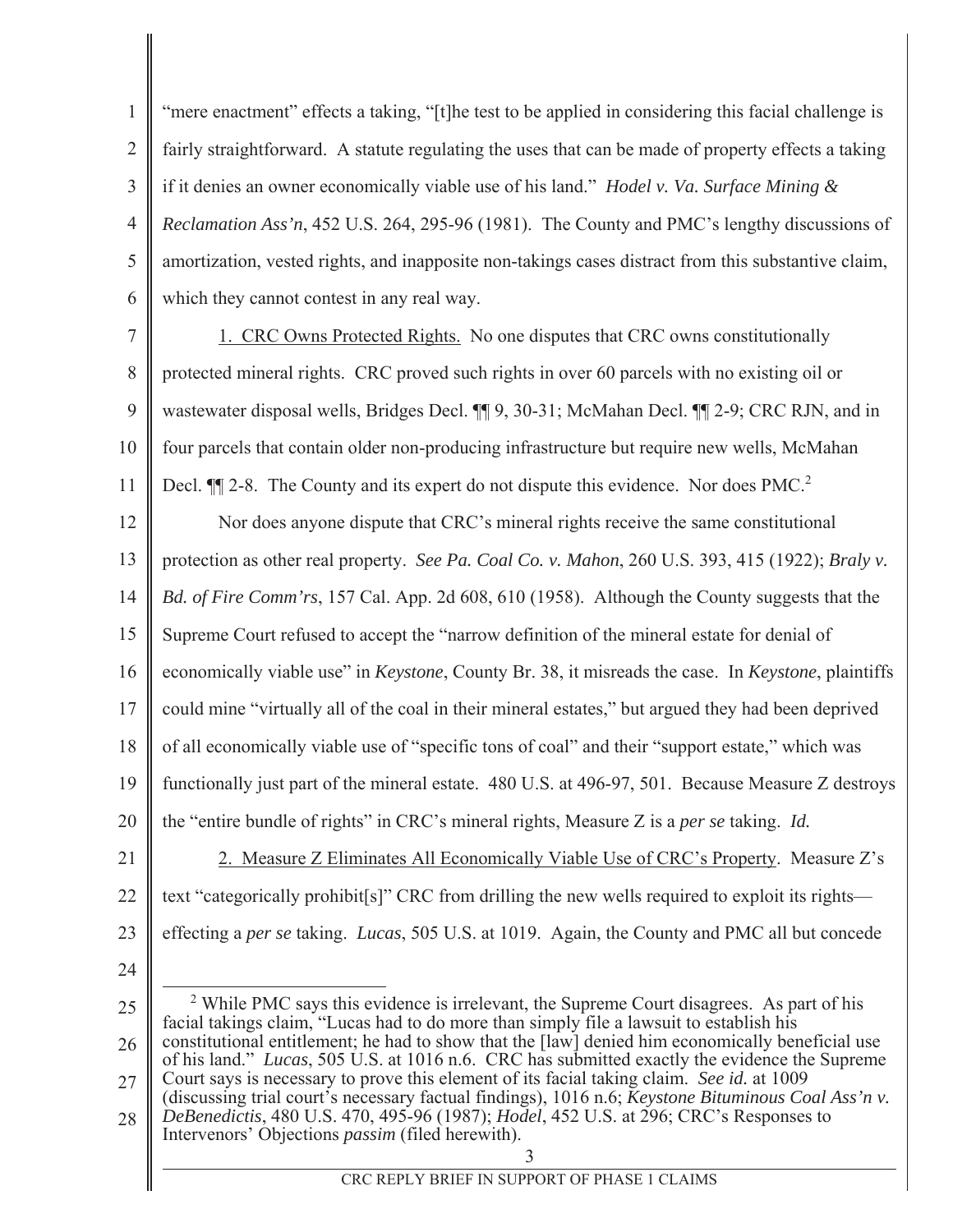$\mathbf{1}$ this point by failing to address CRC's claim. Unlike the active producers on which the County  $\overline{2}$ and PMC focus—who arguably are subject to amortization cushions (infirm as they are, *cf.* Aera  $\overline{3}$ Reply Br. 15)—CRC owns mineral rights that do not have wells (or only have out-of-service,  $\overline{4}$ non-functional wells) and therefore cannot be accessed *at all* without new wells. CRC proved 5 this with percipient and expert testimony. McMahan Decl.  $\P$  2-9; Miller Decl.  $\P$  28-29; Latham 6 Decl.  $\P$  6(b), 18. No one disputes this. Cf., e.g., PMC Br. 54 (arguing that Measure Z does not  $\overline{7}$ bar *existing* operations, but never denying that its new well ban bars CRC from using its mineral 8 rights). In fact, the County's expert *agreed* that both new production and steam wells would be 9 required to expand oil production to undeveloped areas. Burzlaff Tr. 81:8-82:4.  $10<sup>1</sup>$ The County suggests that CRC's mineral rights might not be "valuable," County Br. 38, 11 but this objection misses the mark. It is uncontested that, in the last three years alone, the County 12 has collected *nearly* \$1.5 million in taxes from CRC on these very holdings. Smith Decl. 14. 13 CRC presented other uncontested evidence demonstrating the value of its mineral rights, Bridges 14 Decl. ¶ 7-8; Miller Decl. ¶ 24-26, 30, and the County and PMC do not dispute it either. In any 15 event, the precise amount of Measure Z's economic impact on CRC is not the question under 16 Lucas. What matters is that Measure Z destroyed the economically viable use of CRC's property. 17 See Hodel v. Irving, 481 U.S. 704, 716-17 (1987) (a regulation "amount [ing] to virtually the 18 abrogation of "mineral rights having "not . . . necessarily *de minimis*" value "cannot be upheld").<sup>3</sup> 19 3. Measure Z's Enactment Destroys CRC's Property. Because the text of Measure Z— 20 *i.e.*, its "mere enactment," *Hodel*, 452 U.S. at 295—denies CRC the use of its property, this *per se* 21 taking is also a facial taking. *Lucas* itself found a facial *per se* taking in an analogous setting. 22 505 U.S. at 1016 n.6. Left with no other argument, the County and PMC effectively hang their 23 entire opposition to CRC's claim on the theory that it is not ripe because of a clause in Measure Z 24 calling for the Board of County Supervisors to adjudicate CRC's takings claim in the first 25 instance. But waiting for this ruling from a political body—with no experience or authority to 26  $3$  The County also suggests that CRC might be able to drill "replacement" wells on properties where CRC has old infrastructure, County Br. 35, but this speculation (relevant only to four of the  $27$ 

60+ parcels at issue) is refuted by the County's own expert, Burzlaff Tr. 104:13-24, 119:21-25, and the CRC declarations. This reading of a "replacement" well exception into Measure Z's flat 28 ban on new wells also rewrites the text of Measure Z. Chevron Reply Br. 3-4.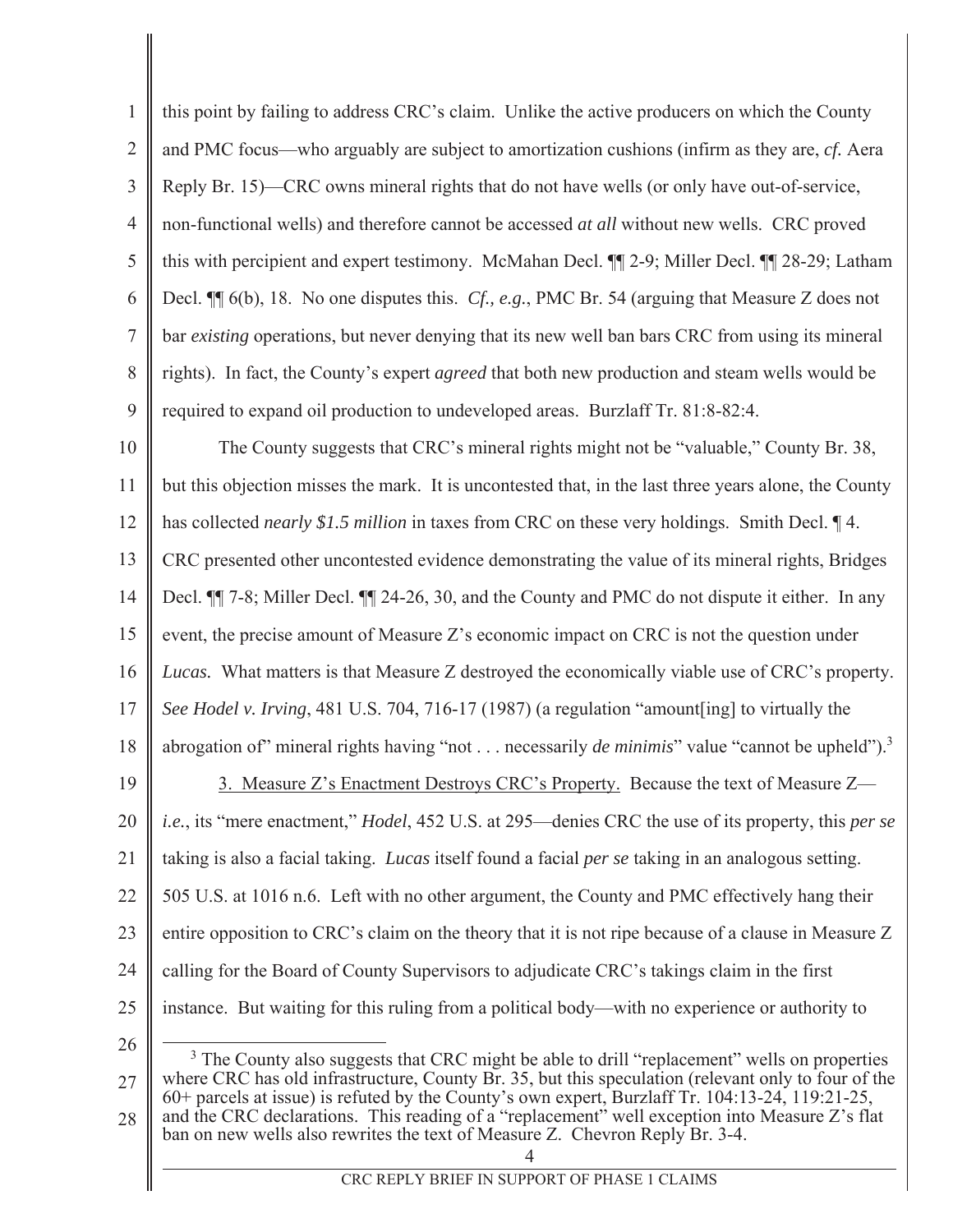$\mathbf{1}$ adjudicate takings claims—makes no sense and runs contrary to law. See Hensler v. City of  $\overline{2}$ Glendale, 8 Cal. 4th 1, 13-16 (1994); Action Apartment Ass'n v. Santa Monica Rent Control Bd., 3 94 Cal. App. 4th 587, 615 (2001). As this ripeness argument is the only real response that the  $\overline{4}$ County and PMC raise, CRC will address it in some detail below.

5

6

## **B.** Measure Z's Takings "Exemption" Is Merely an Effort to Force Property **Owners into a Less Favorable Forum and Does Not Require Exhaustion.**

 $\overline{7}$ Anticipating that Measure Z would unconstitutionally take property, Measure Z includes a 8 clause trying to force property owners to bring their takings claims to the Board of Supervisors 9 rather than to the courts. The County and PMC argue that CRC and other mineral-right holders  $10<sup>1</sup>$ must use this process before they seek judicial review. In support, they cite rafts of typical land-11 use cases requiring exhaustion of processes designed to ensure the court knows the conditions the 12 local government will impose on a property owner's building permit or subdivision map before 13 considering constitutional challenges. E.g., PMC Br. 51-52.

14 These arguments might make sense if Measure Z's takings exemption, in section 6 of the 15 measure, looked anything like the traditional processes used to decide land-use questions (such as 16 whether an area has special environmental importance) discussed in the County and PMC's cited 17 cases. But Measure Z does not call on the Board to consider any such threshold question. Rather, 18 it asks the Board to act as a court and to decide a Fifth Amendment-based takings claim—even 19 though the Board lacks the experience and competence to do so, and even though this Court will need to answer that question *de novo* itself.<sup>4</sup> Section 6 saves no time; it merely doubles the work 20 21 to be done. PMC, which crafted Measure Z, acknowledged that section 6 imposes the judicial 22 role on the Board, arguing that it establishes "an administrative procedure to *determine whether* 

23

<sup>&</sup>lt;sup>4</sup> Again, section 6 has two relevant provisions here. Section  $6(B)$  provides that, as a matter of general application, "[t]he provisions of this Initiative shall not apply to the extent, but only to the 24 extent, that they would violate the constitution or laws of the United States or the State of California." AR 137. Section  $6(C)$  then specifically dictates the process for addressing takings 25 claims: "In the event a property owner contends that application of this Initiative effects an unconstitutional taking of property," "the Board of Supervisors may grant . . . an exception." It 26 may do so if the Board finds, "based on substantial evidence," that two conditions are met: (1) "the application of that provision  $\dots$  would constitute an unconstitutional taking," and (2) "the 27 exception will allow additional or continued land uses only to the minimum extent necessary to avoid such a taking." Id. Both conditions, of course, present pure legal questions (one about 28 liability, and the other about liability and remedies) that turn on substantive takings law.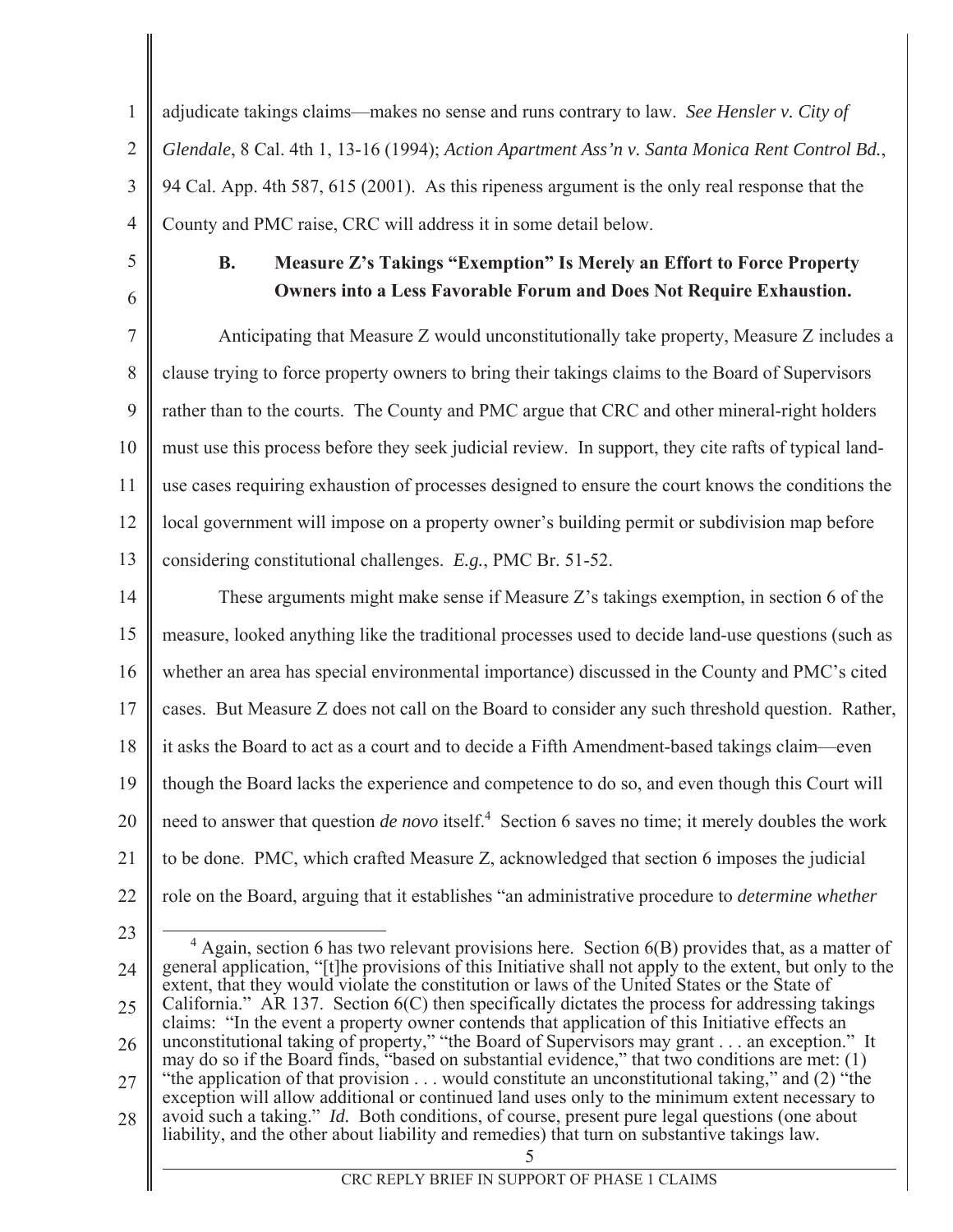$\mathbf{1}$ an unconstitutional taking has occurred." Compl. in Intervention  $\int$  52, Aera Energy, LLC v. Cty.  $\overline{2}$ of Monterey (No. 16CV003980) (Apr. 3, 2017). None of the cases the County and PMC cite 3 involved anything like this forum-selection clause, mandating that a political body act as a court.  $\overline{4}$ It makes no sense and is constitutionally improper to force CRC to take a straightforward 5 legal claim it has already presented to this Court to the Board. The "found[ing]...theory" of the 6 exhaustion doctrine is that the issue presented to the court "is within [the agency's] special  $\overline{7}$ jurisdiction" and that a judicial decision would thus "interfer[e] with the subject matter of another 8 tribunal." Action Apartment, 94 Cal. App. 4th at 610. Constitutional claims are not within the 9 Board's "special jurisdiction," and a judicial decision would not interfere with its authority. To  $10<sup>1</sup>$ the contrary, section 6(C) interferes with the *courts*' jurisdiction. CRC's claim presents a legal 11 issue ripe for resolution by a court, not by a board of non-judicial elected officials who have no 12 legal expertise and are not equipped to navigate evidentiary issues. See Hensler, 8 Cal. 4th at 15. 13 Forcing legal takings claims into a separate administrative process, moreover, will only 14 discourage non-producing mineral rights holders from exercising their constitutional rights. PMC 15 urges the Court to require each of hundreds of mineral rights owners to bring these claims to the 16 Board first, despite the inevitability of *de novo* judicial review of everything the Board does, 17 because PMC assumes property owners will simply abandon their rights when faced with such a 18 burden. PMC Br. 48 n.38. The exhaustion doctrine does not support erecting such bars. 19 Indeed, cases like *Action Apartment* clearly call for this Court to resolve CRC's takings 20 claim now. There, the court resolved a facial takings claim based on a regulation requiring 21 landlords to pay interest on security deposits. The court laid out all the same arguments relied on 22 by the County and PMC, and declined to require exhaustion for four reasons, each of which 23 applies here. *First*, the substantive provisions of the challenged regulation were "sufficiently" 24 final ... to evaluate." 94 Cal. App. 4th at  $609-10$ . Measure Z is similarly definite: it flatly 25 prohibits drilling new oil production and wastewater disposal wells. E.g., Burzlaff Tr. 104:13-24, 26 119:21-25. Second, the "validity of the challenged regulations [is] a straightforward legal issue," 27 so judicial review is likely necessary regardless of the agency action. *Id.* at 615. *Third*, the 28 landlords' takings claim "present[ed] a dispositive question within judicial, not administrative,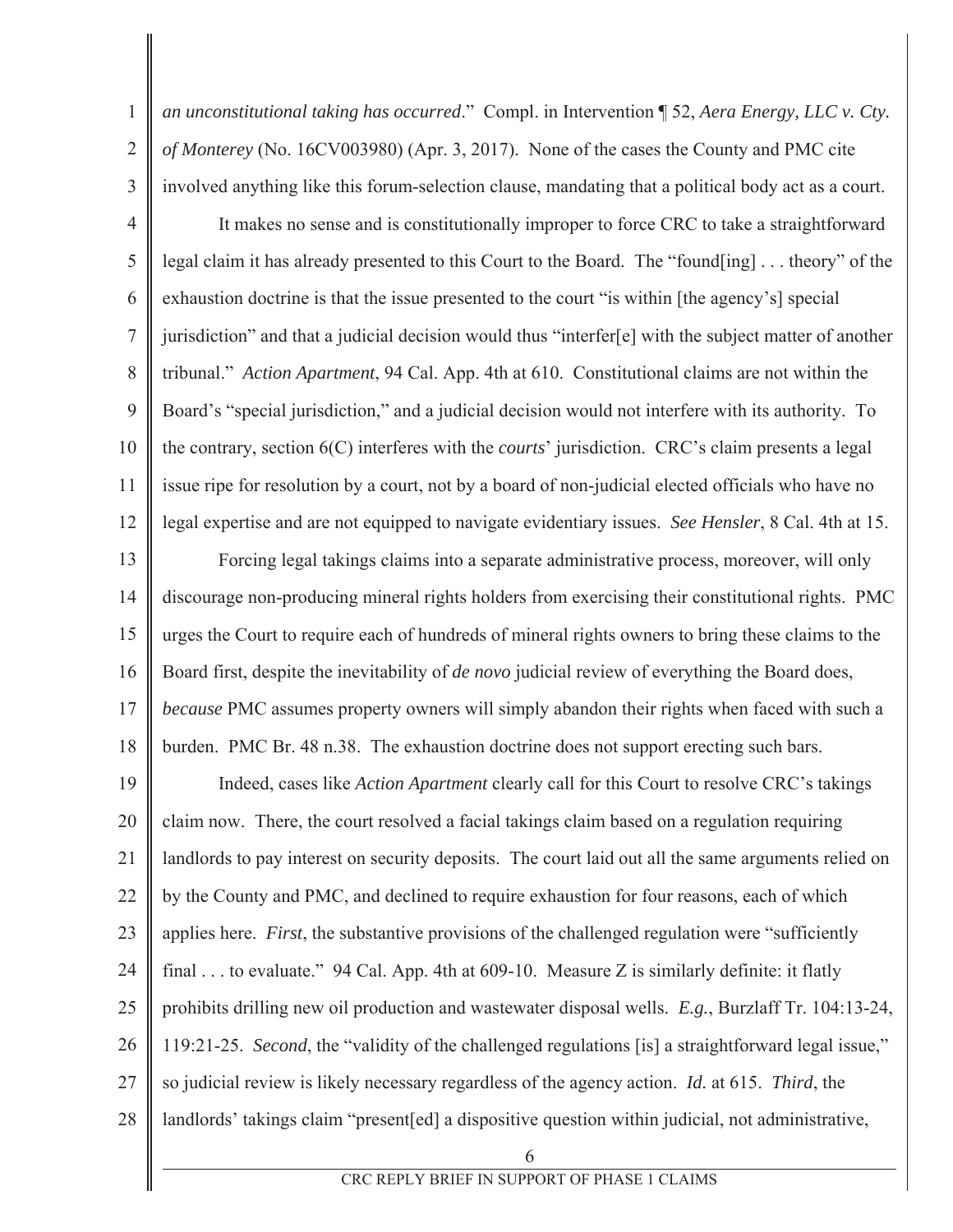$\mathbf{1}$ competence." *Id. Fourth*, requiring all landlords to pursue individual petitions would be  $\overline{2}$ burdensome and unnecessary. *Id*. This blueprint maps cleanly onto CRC's claim. 3 PMC tries to distinguish *Action Apartment* but misreads the case. It argues the case is  $\overline{4}$ irrelevant because section 6 requires individualized analysis, unlike the "blanket" security deposit 5 ordinance. PMC Br. 50 n.40. This argument flips the analysis on its head. Action Apartment 6 rested its decision on the ordinance's *substantive* provisions and their facial impact, not on  $\overline{7}$ whether the ordinance's administrative exception provisions permitted an individualized analysis. 8 See 94 Cal. App. 4th at 609-10, 615. Like there, the Court here can effectively and efficiently 9 resolve the claims of all non-producing mineral rights holders by ruling on CRC's claim now. 10  $\mathbf{C}$ . The Takings Exemption Is Invalid and Presents No Obstacle to CRC's Claim. 11 Section 6 is also invalid for three separate reasons, any of which would call for resolving 12 CRC's takings claim now: (1) section 6 is unconstitutionally vague, (2) section 6's process denies 13 meaningful relief in violation of CRC's due process rights, and (3) section 6 seeks to have the Board resolve constitutional questions under the unique province of the courts.<sup>5</sup> Neither the 14 15 County nor PMC seriously disputes the first two arguments, and while the County and PMC try 16 to distinguish the relevant precedents on the final issue, those efforts fail, as shown below. 17 1. No One Disputes That Section 6(C) Is Unconstitutionally Vague. 18 Neither the County nor PMC responds to CRC's argument that section  $6(C)$  is 19 unconstitutionally vague. The Court should therefore treat this argument as conceded and rule in 20 CRC's favor. See Nazir v. United Airlines, Inc., 178 Cal. App. 4th 243, 288 (2009). 21 That course is doubly appropriate because CRC is right on the merits, as three separate 22 sources of vagueness doom section  $6(C)$ . *First*, rather than requiring the Board to issue an 23 exemption, section  $6(C)$  leaves it up to the Board's discretion and provides the Board with 24 absolutely no guidance as to whether or when it should grant an exemption. As a result, the 25  $5$  The parties appear to agree that the Court should rule on CRC's takings claim if section 6 is invalid. As the Supreme Court has emphasized, an inapplicable exception poses no barrier to a 26 takings claim. Palazzolo v. Rhode Island, 533 U.S. 606, 619 (2001). Although PMC suggests that CRC could pursue existing variance procedures, PMC Br. 6 n.5, 46 n.36, they are facially 27 inconsistent with Measure Z, as the County recognizes, see County Br. 36. For one, they do not allow variances for uses "not otherwise expressly authorized by the zone regulation." County 28 Code § 21.72.040. Measure Z expressly *prohibits* the use CRC seeks to make of its property.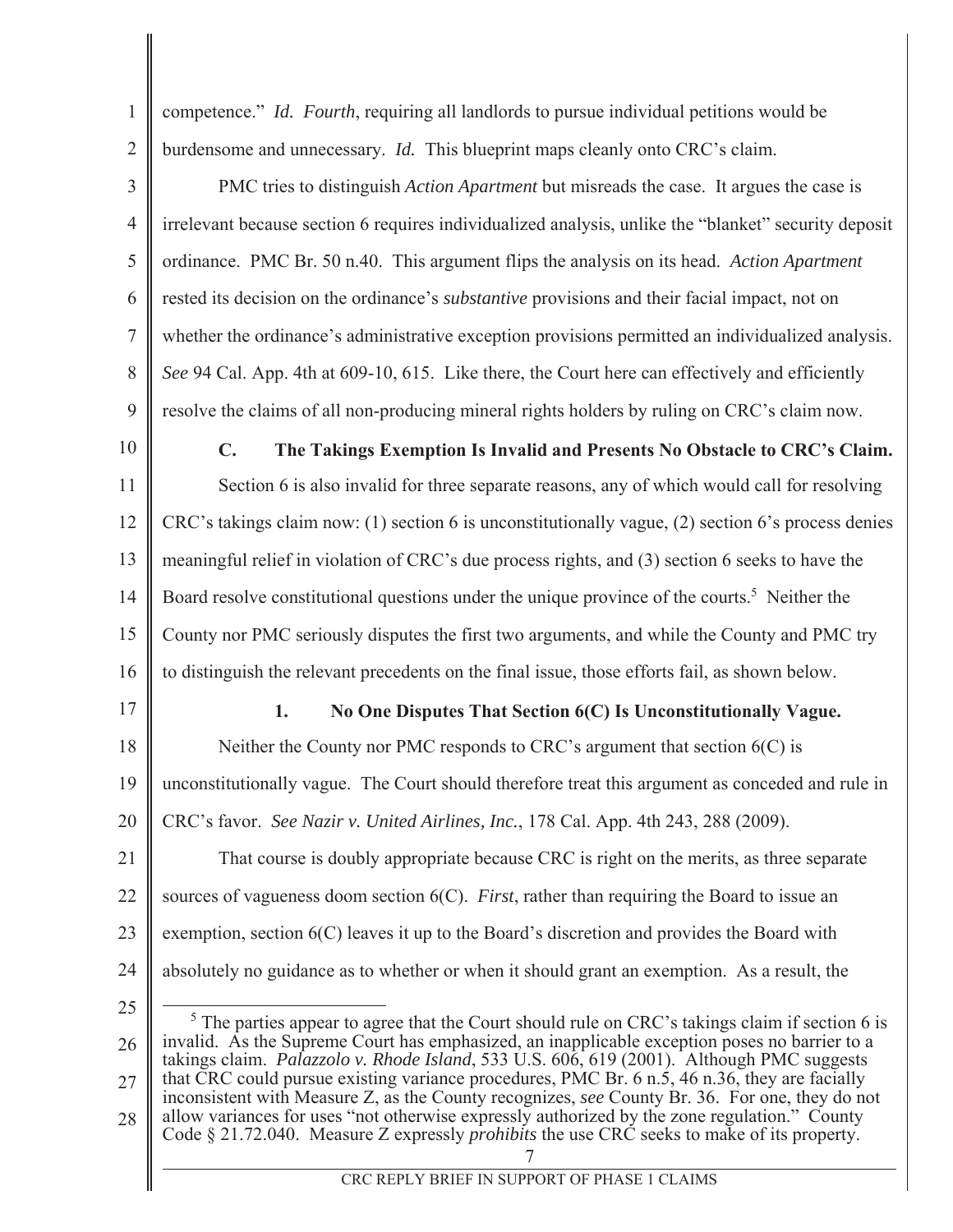Board could choose to exempt larger producers to avoid litigation, but decline to grant  $\overline{2}$ exemptions to smaller producers—or vice versa. Such unfettered discretion imposes the precise 3 "dangers of arbitrary and discriminatory application" that the vagueness rule is designed to  $\overline{4}$ prevent, particularly because the Board is under political pressure to drastically limit exemptions. 5 Grayned v. City of Rockford, 408 U.S. 104, 109 (1972); see also CRC Br. 13.

 $\mathbf{1}$ 

6 Second, section 6(C) provides virtually no guidance on what form an exemption should  $\overline{7}$ take. According to section  $6(C)$ , an exemption can "allow additional or continued land uses only 8 to the minimum extent necessary to avoid  $\dots$  a taking." AR 137. The County might decide to 9 allow some property owners a limited number of wells, some a certain return on investment, 10 while still others, a particular amount of oil. The lack of standards again allows the Board to treat 11 property owners differently, depending on political and other inappropriate considerations.

12 *Third*, section  $6(C)$  provides the County and property owners with hopelessly vague 13 guidance on the scope of acceptable exemptions—except that the exemptions must "allow 14 additional or continued land uses only to the minimum extent necessary to avoid such a taking." 15 AR 137. As federal courts have emphasized, initiatives cannot just "copy[] ... and ... past[e]" 16 broad legal standards appropriate for judicial resolution of constitutional claims into an 17 exemption provision, then leave it for claimants and the Board to sort through what that standard 18 means. Hunt v. City of Los Angeles, 638 F.3d 703, 713 (9th Cir. 2011). This putative standard, 19 moreover, improperly places the burden on property owners to guess at what is "necessary" to 20 avoid a taking. If they suggest too liberal of an exemption, the County can deny it; if they suggest 21 too strict an exemption, they might deprive themselves of constitutionally protected rights.

22 Underlying all of these problems is section  $6(C)$ 's open hostility to protection of the 23 fundamental constitutional right to private property. See Vill. of Hoffman Estates v. Flipside, 24 Hoffman Estates, Inc., 455 U.S. 489, 499 (1982) ("[P]erhaps the most important factor affecting 25 the clarity that the Constitution demands of a law is whether it threatens to inhibit the exercise of

26 constitutionally protected rights."); ABN 51st St. Partners v. City of New York, 724 F. Supp. 1142,

- 27 1147 (S.D.N.Y. 1989) (applying "stringent test" for vagueness because "constitutional property
- 28 interest is at stake"). Statutes "threaten[ing] to infringe on . . . constitutional rights" are held to a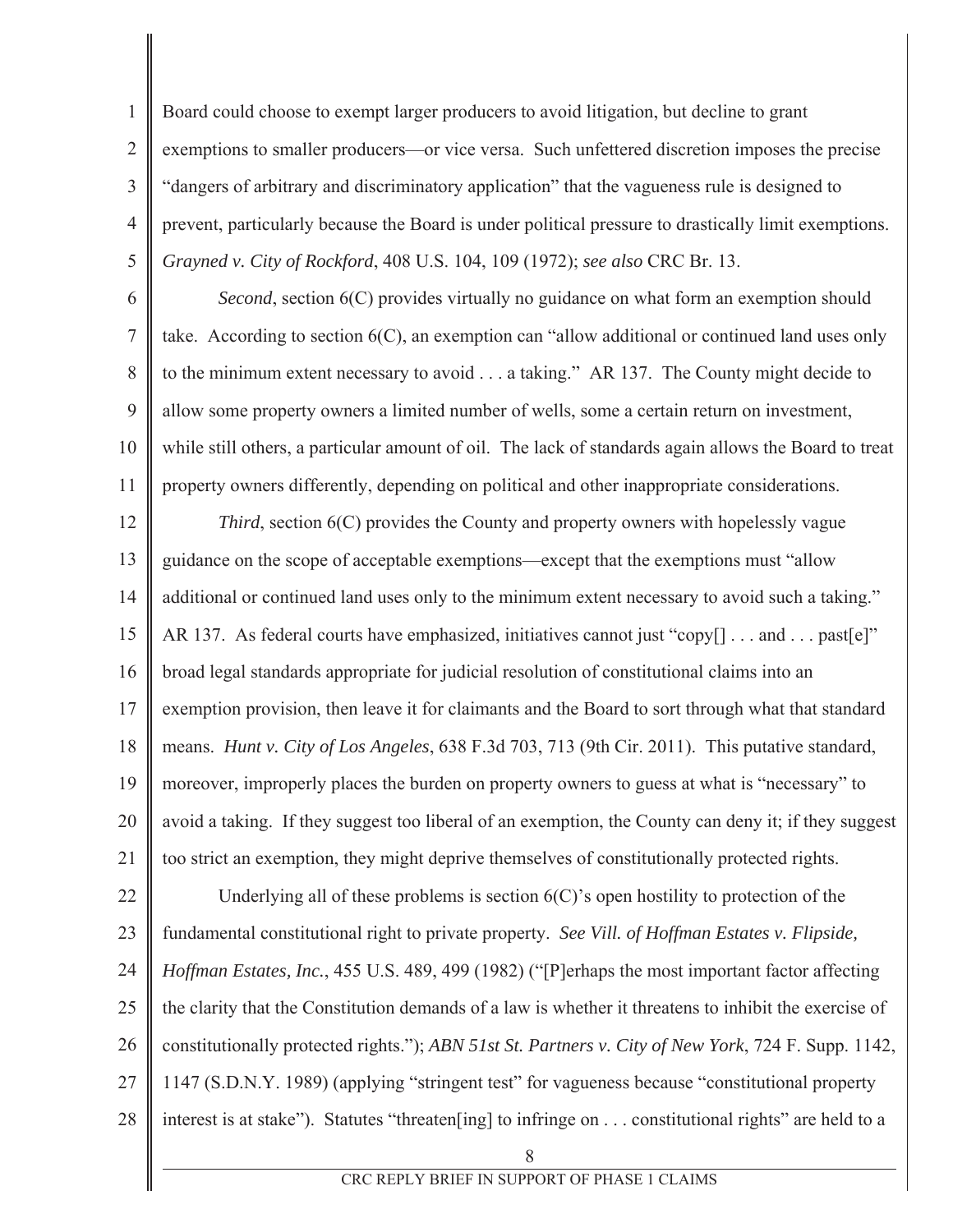higher vagueness standard, and on this further independent ground, the County's and PMC's retreat to section 6 should be rejected. Evangelatos v. Super. Ct., 44 Cal. 3d 1188, 1201 (1988).

3

 $\mathbf{1}$ 

 $\overline{2}$ 

#### $2.$ **Section 6 Denies Meaningful Relief in Violation of Due Process.**

 $\overline{4}$ Section 6 also violates due process because it imposes needless delay on property owners. 5 Neither the County nor PMC can distinguish Measure Z from Birkenfeld v. City of Berkeley, 17 6 Cal. 3d 129 (1976). As in *Birkenfeld*, Measure Z improperly requires the Board—in addition to  $\overline{7}$ its scores of other duties—to process hundreds of claims and develop individualized exemptions, 8 which is "a procedure that inherently and unnecessarily precludes reasonably prompt action 9 except perhaps for a lucky few." *Id.* at 171-72.<sup>6</sup>

 $10<sup>1</sup>$ 

#### Binding Precedent Bars the Board from Adjudicating Takings Claims. 3.

11 Finally, despite several different attempts, the County and PMC fail to distinguish the 12 multiple decisions holding that takings claims raise "dispositive question [s] within judicial, not 13 administrative, competence." Action Apartment, 94 Cal. App. 4th at 615. This rule is grounded 14 in the fundamental competencies of administrative agencies as opposed to courts. Although the 15 Board can issue permits or pass zoning ordinances, that expertise is "of no assistance" in 16 adjudicating constitutional claims. Id. The videos of Board meetings submitted in this case are 17 enough to show that this body is nothing like a court and is not equipped to act like one.  $E.g.,$ 18 Johnson Decl.  $\P$  1, 16, 39-40 (providing hyperlinks). As the California Supreme Court has 19 emphasized, "an administrative agency is not competent to decide whether its own action 20 constitutes a taking," as section 6 of Measure Z requires it to do. *Hensler*, 8 Cal. 4th at 15-16; 21 Healing v. Cal. Coastal Comm'n, 22 Cal. App. 4th 1158, 1174 (1994). The County's and PMC's 22 arguments to the contrary misread these cases and fail to account for the existence and meaning 23 of section  $6(C)$ —which establishes a process different in kind from any of the cases they cite.

24

27 The County declines to defend this aspect of Measure Z, instead promising it will develop an ordinance that "will be extensive and will provide due process protections." County Br. 36. But 28 its draft suffers from many infirmities,  $e.g.,$  CRC Br. 16, and cannot cure Measure Z's flaws.

 $6$  PMC says it is "rank speculation" that so many claims will be filed, PMC Br. 48 n.3, but 25 CRC provided the Court with the specific number of existing County mineral assessments affected—a number the County never disputes. See CRC Br. 15; Welles Decl.; see also Suppl. 26 RJN. The Birkenfeld court considered similar evidence approximating the number of landlords who would need to pursue the administrative process at issue there. 17 Cal. 3d at 169-70.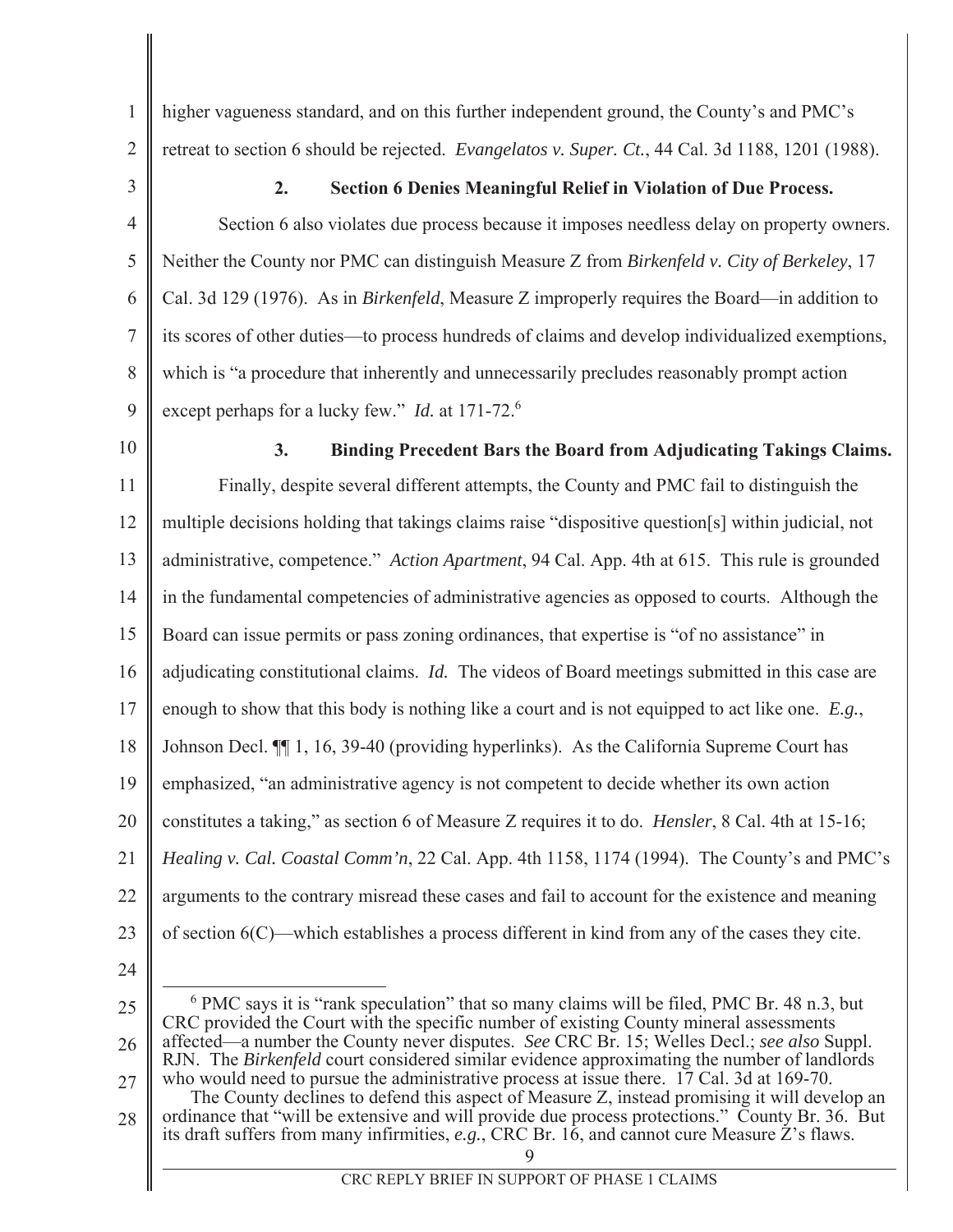PMC first argues that the unambiguous rule that courts must decide takings claims does  $\overline{2}$ not apply here because the relevant cases did not consider an ordinance with the same terms as  $\overline{3}$ Measure Z. PMC Br. 48. PMC, however, never accounts for the holding in Action Apartment  $\overline{4}$ that takings claims present a "question within judicial, not administrative, competence." 94 Cal. 5 App. 4th at 615. It then misreads two other cases, *Healing* and *Hensler*.

 $\mathbf{1}$ 

6 Healing involved a dispute over whether a property owner was entitled to submit new,  $\overline{7}$ additional evidence relevant to his takings claim, or whether the court could consider only the 8 existing administrative record from the underlying agency permitting process. 22 Cal. App. 4th at 9 1169. The court agreed that new evidence was admissible because "it has become clear that  $10<sup>1</sup>$ administrative proceedings are not the proper forum for consideration of the takings issues 11 relevant to an inverse condemnation claim and that, therefore, a petition for writ of administrative 12 mandate does not provide a satisfactory substitute for an evidentiary trial of those issues." Id. at 13 1177. The court thus directly considered whether an administrative agency could adjudicate a 14 takings claim, and concluded that it could not.

15 PMC attempts to distinguish the California Supreme Court's subsequent decision in 16 Hensler, which expressly agreed with Healing's conclusion that agencies like the Board are not 17 competent to adjudicate takings claims, on the same ground. And again, PMC fails to appreciate 18 that the court evaluated the proper forum for takings cases, coming to a conclusion directly 19 opposed to the forum selection clause in section  $6(C)$ . In *Hensler*, the court held that a property 20 owner could not bring a claim seeking only compensation for an alleged taking without also 21 challenging the substantive application of the ordinance alleged to effect that taking. 8 Cal. 4th at 22 8, 11-12. In the critical passage for this case, the court reasoned that because "*an administrative* 23 agency is not competent to decide whether its own action constitutes a taking," those claims 24 would not be before the agency. *Id.* at 16. The court concluded that the property owner could 25 fairly litigate takings in a mandate proceeding only if the agency hearing "permit [ted] full 26 litigation of the *facts* relevant to the takings issue, and *any additional issues* are litigated before 27 the court." *Id.* at 14-16. Here, Measure Z offers a procedure designed to answer the one question 28 that should not be before the County—whether Measure Z effects a taking.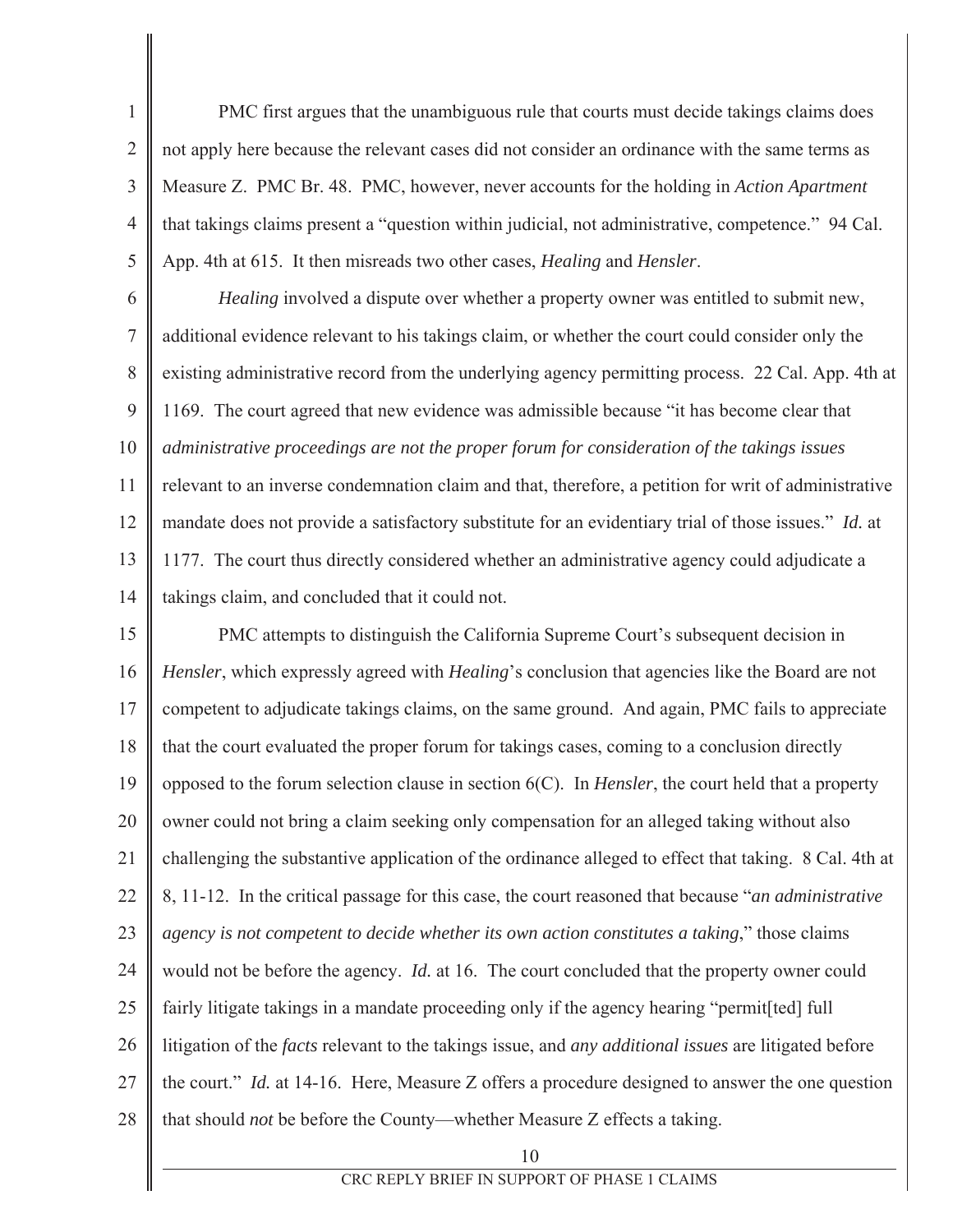| $\mathbf{1}$   | The County and PMC also argue that San Mateo County Coastal Landowners' Ass'n v.                                                                                                                             |
|----------------|--------------------------------------------------------------------------------------------------------------------------------------------------------------------------------------------------------------|
| $\overline{2}$ | County of San Mateo, 38 Cal. App. 4th 523 (1995), "recognized the validity" of provisions                                                                                                                    |
| 3              | "nearly identical" to section 6(B). County Br. 36 n.19. But San Mateo concerned a classic land-                                                                                                              |
| $\overline{4}$ | use ripeness issue, involving nothing like section $6(C)$ . <sup>7</sup> San Mateo was a facial challenge to a                                                                                               |
| 5              | standard land-use ordinance that allowed the county to impose open space or other easements as a                                                                                                             |
| 6              | condition for certain subdivision map and plan approvals. 38 Cal. App. 4th at 545. The                                                                                                                       |
| 7              | ordinance included language like that in section 6(B) to limit the county's discretion to require                                                                                                            |
| 8              | easements as part of its typical plan approval processes. The court rejected the facial challenge,                                                                                                           |
| 9              | reasoning that the qualification gave the county "sufficient flexibility" to use its existing land-use                                                                                                       |
| 10             | procedures "to avoid potentially unconstitutional application of easement requirements" by                                                                                                                   |
| 11             | declining to impose any conditions before a taking could occur. Id. at 547.8                                                                                                                                 |
| 12             | Measure Z, however, is quite different. Its flat ban on new wells and wastewater disposal                                                                                                                    |
| 13             | is the taking, not some later act by the Board. And Measure Z uses section $6(C)$ —a clause not                                                                                                              |
| 14             | present in San Mateo-to steer legal claims that these bans are unconstitutional away from the                                                                                                                |
| 15             | courts and to a political body. The ordinance in San Mateo allowed the county to avoid takings                                                                                                               |
| 16             | by its actions. Measure $Z$ effects the takings itself, and section $6(C)$ is simply a forum selection                                                                                                       |
| 17             | clause, mandating that the Board decide whether Measure Z constitutes a taking—a question that                                                                                                               |
| 18             | the Board is decidedly "not competent" to resolve. Hensler, 8 Cal. 4th at 15-16.                                                                                                                             |
| 19             | This Court should declare that Measure Z is a facial taking of CRC's and other non-                                                                                                                          |
| 20             | operators' mineral rights. If the County wants to then invoke section $6(B)$ to exempt CRC from                                                                                                              |
| 21             | Measure Z, rather than pay it just compensation, that is section 6's only proper function here.                                                                                                              |
| 22             | Measure Z Violates the California Constitution's Single-Subject Rule.<br>Ш.                                                                                                                                  |
| 23             | The County and PMC do not dispute (a) that Measure Z was sold to voters as a fracking                                                                                                                        |
| 24             | ban, as shown by the massive "BAN FRACKING" logo on all its campaign materials; (b) that                                                                                                                     |
| 25             |                                                                                                                                                                                                              |
| 26             | <sup>7</sup> While making this flawed argument, PMC accuses CRC of misleading the Court. PMC Br.<br>47. PMC's persistent <i>ad hominem</i> attacks violate the rules of civility and need to cease.          |
| 27             | <sup>8</sup> The same was true in the primary authority relied on by the San Mateo court, Tahoe-Sierra<br>Preservation Council v. State Water Resources Control Board, 210 Cal. App. 3d 1421, 1442           |
| 28             | (1989), in which the court declined to consider a facial challenge to a land-use plan because it<br>was unclear how an existing administrative process would ultimately classify the plaintiffs' land.<br>11 |
|                | CRC REPLY BRIEF IN SUPPORT OF PHASE 1 CLAIMS                                                                                                                                                                 |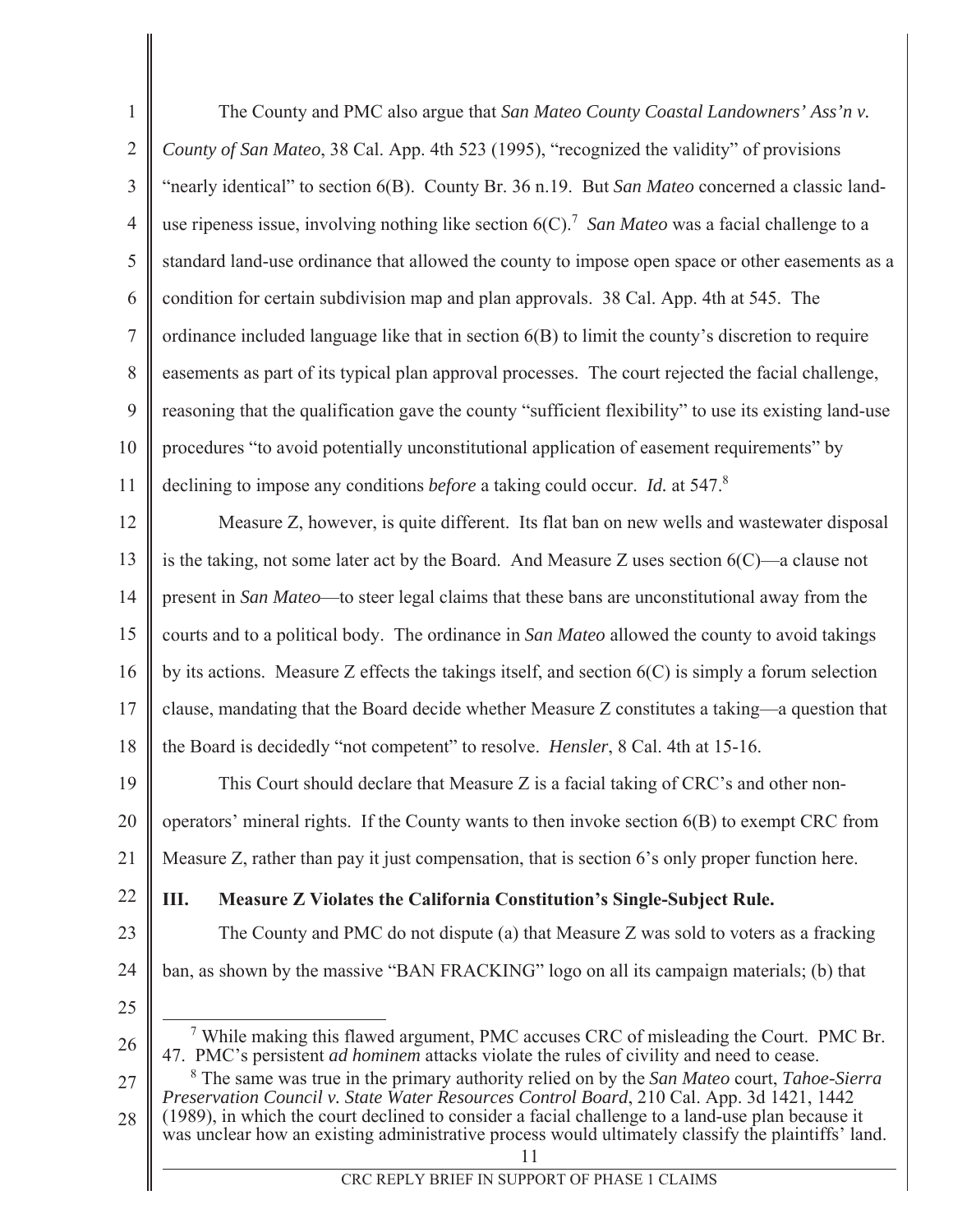$\mathbf{1}$ when urging Measure Z's passage, PMC consistently denied that Measure Z would curtail current  $\overline{2}$ oil production; or (c) now that Measure Z has passed, PMC argued it should be used to stop that 3 same production. Nor do the County and PMC dispute that if the Court considers CRC's  $\overline{4}$ evidence—including an editorial by the County's newspaper of record calling Measure Z "an 5 obvious attempt to mislead the public"—it could easily find that voters were likely confused or 6 deceived. The County and PMC further do not dispute that if Measure Z's purpose was to enact a  $\overline{7}$ fracking ban—as the "purpose" section of Measure Z says it was—Measure Z must fall.

8 Instead, they brush all of this aside and propose at least eight *different* broader potential 9 purposes, punting to the Court to draft some new purpose to save Measure Z. PMC also argues  $10<sup>1</sup>$ that the Court should ignore what their own campaign told voters about the initiative while at the 11 same time considering a pile of *other* evidence supposedly supporting their narrative of Measure 12 Z's genesis—a narrative that omits their own message about the initiative they drafted.  $E.g.,$ 13 PMC Br. 4, 7. Both the law and the conflicting positions of the County and PMC demonstrate 14 that the textual definition of Measure Z's purpose, a definition reinforced by the initiative 15 campaign, is the *terra firma* on which the Court should rest its single-subject-rule analysis.

16 17

### $\mathbf{A}$ . All Parts of Measure Z Are Not Reasonably Germane to Any Textually **Supported, Adequately Specific Purpose.**

18 Litigants defending an initiative can usually identify a "sole objective" provided in the 19 measure's text. E.g., Chem. Specialties Mfrs. Ass'n v. Deukmejian, 227 Cal. App. 3d 663, 670 20 (1991). But to avoid Measure Z's stated purpose of banning fracking, the County and PMC 21 throw the Court nearly a dozen different purposes to see if one sticks. The County—six months 22 after CRC filed the complaint raising this claim—still cannot identify a single purpose. Rather, it 23 proposes five distinct purposes, each one ignoring some aspect of Measure Z's purpose statement: 24 "environmental protection"; "protect [ion of] the County's water, environment and other 25 resources"; "protect [ion of] Monterey County's water, agricultural lands, air quality, scenic vistas 26 and quality of life"; "protecting resources"; and "protecting County resources by restricting 27 certain land uses in support of oil and gas extraction." County Br. 5, 41, 43-45. Given more than 28 a day to review the County's brief, PMC disagrees with the County's offerings, but cannot choose 12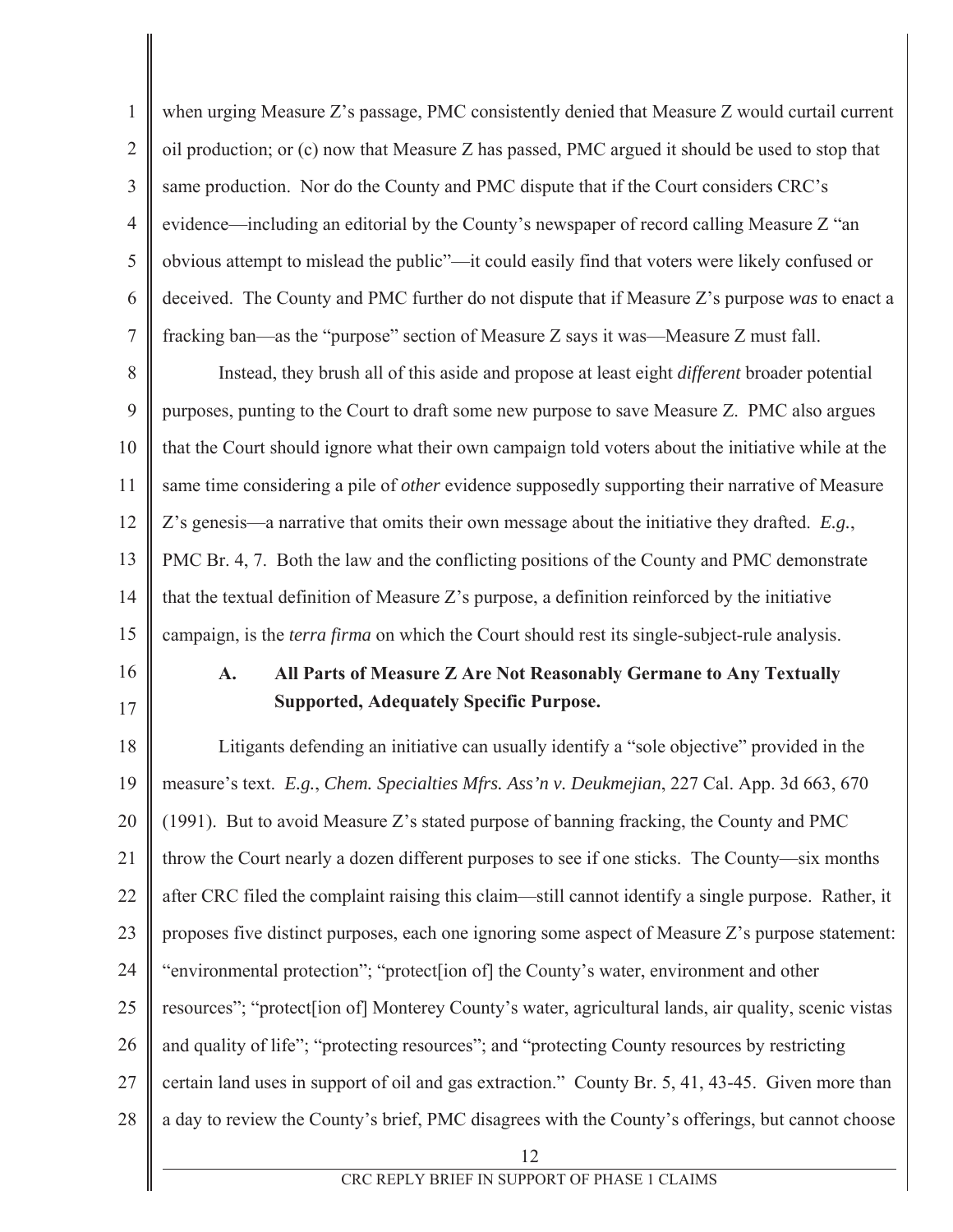| $\mathbf{1}$   | one purpose either. First, it concedes that Measure Z has "three clearly-expressed objectives,"                                                                                                         |
|----------------|---------------------------------------------------------------------------------------------------------------------------------------------------------------------------------------------------------|
| $\overline{2}$ | and prohibits "three specific land use activities." PMC Br. 4, 14. Then it backpedals, attempting                                                                                                       |
| 3              | to collapse these separate objectives by arguing that the purpose is to "reduc[e] the local land use"                                                                                                   |
| $\overline{4}$ | impacts or "protect[] public health and environment" from oil and gas generally. <i>Id.</i> at 13, 15. <sup>9</sup>                                                                                     |
| 5              | By contrast, CRC properly relies on the text of the initiative. No one disputes that                                                                                                                    |
| 6              | Measure Z section $1(A)$ , entitled "Purpose," states that "[t] he purpose of" Measure Z is to protect                                                                                                  |
| $\overline{7}$ | various resources by banning fracking. AR 121; CRC Br. 19. Neither does anyone dispute that                                                                                                             |
| 8              | California courts have looked to the "express purpose" to identify the purpose of an initiative for                                                                                                     |
| 9              | single-subject purposes, see, e.g., Senate v. Jones, 21 Cal. 4th 1142, 1159 (1999); Cal. Trial                                                                                                          |
| 10             | Lawyers Ass'n v. Eu, 200 Cal. App. 3d 351, 360 (1988); CRC Br. 19, and the County and PMC                                                                                                               |
| 11             | cite no case where the stated purpose is disregarded. <sup>10</sup>                                                                                                                                     |
| 12             | Identifying an initiative's purpose with sufficient clarity and specificity is the critical first                                                                                                       |
| 13             | step in a single-subject rule analysis, and the primary disputed point the Court must resolve here.                                                                                                     |
| 14             | "[T]he rule obviously forbids joining disparate provisions which appear germane only to topics of                                                                                                       |
| 15             | excessive generality such as 'government' or 'public welfare." Brosnahan v. Brown, 32 Cal. 3d                                                                                                           |
| 16             | 236, 253 (1982). Using excessively broad proposed purposes such as "quality of life" or                                                                                                                 |
| 17             | "protecting resources" renders the purpose inquiry essentially meaningless. AR 121; County Br.                                                                                                          |
| 18             | 43, 44. The same critique the Supreme Court had concerning the purpose "fiscal affairs" applies                                                                                                         |
| 19             | to these purposes as well: "The number and scope of topics germane to 'fiscal affairs' in this                                                                                                          |
| 20             | sense is virtually unlimited. If petitioners' position were accepted,  [t] his would effectively                                                                                                        |
| 21             | read the single subject rule out of the Constitution." <i>Harbor v. Deukmejian</i> , 43 Cal. 3d 1078,                                                                                                   |
| 22             | 1100-01 (1987); see Chem. Specialties, 227 Cal. App. 3d at 670 (rejecting "public disclosure" and                                                                                                       |
| 23             | <sup>9</sup> PMC points out that the measure's "purpose" section identified the disposal ban and the new                                                                                                |
| 24             | well ban in two separate sentences beginning "[t]he Initiative also prohibits," and suggests this<br>"also" language means the three bans are part of one single purpose. PMC Br. 16. This argument     |
| 25             | only works if the word "also" is redefined. In any dictionary, "also" is defined as "in addition,"<br>not "of a part with." E.g., Webster's Third International Dictionary 62 (1971 ed.). At best, this |
| 26             | section establishes, as PMC admits elsewhere, that Measure Z had at least three subjects.<br>$10$ The County characterizes Shea Homes Limited Partnership v. County of Alameda, 110 Cal.                |
| 27             | App. 4th 1246 (2003), as a case where the purpose could be identified by generally reading "the<br>first two pages of the initiative." County Br. 43. To the contrary, in Shea, the court relied on a   |
| 28             | stated purpose in the initiative, and looked to the other pages to determine if its effects were<br>reasonably germane to the explicit, stated purpose. 110 Cal. App. 4th at 1256-57.                   |
|                | 13<br>CRC REPLY BRIEF IN SUPPORT OF PHASE 1 CLAIMS                                                                                                                                                      |
|                |                                                                                                                                                                                                         |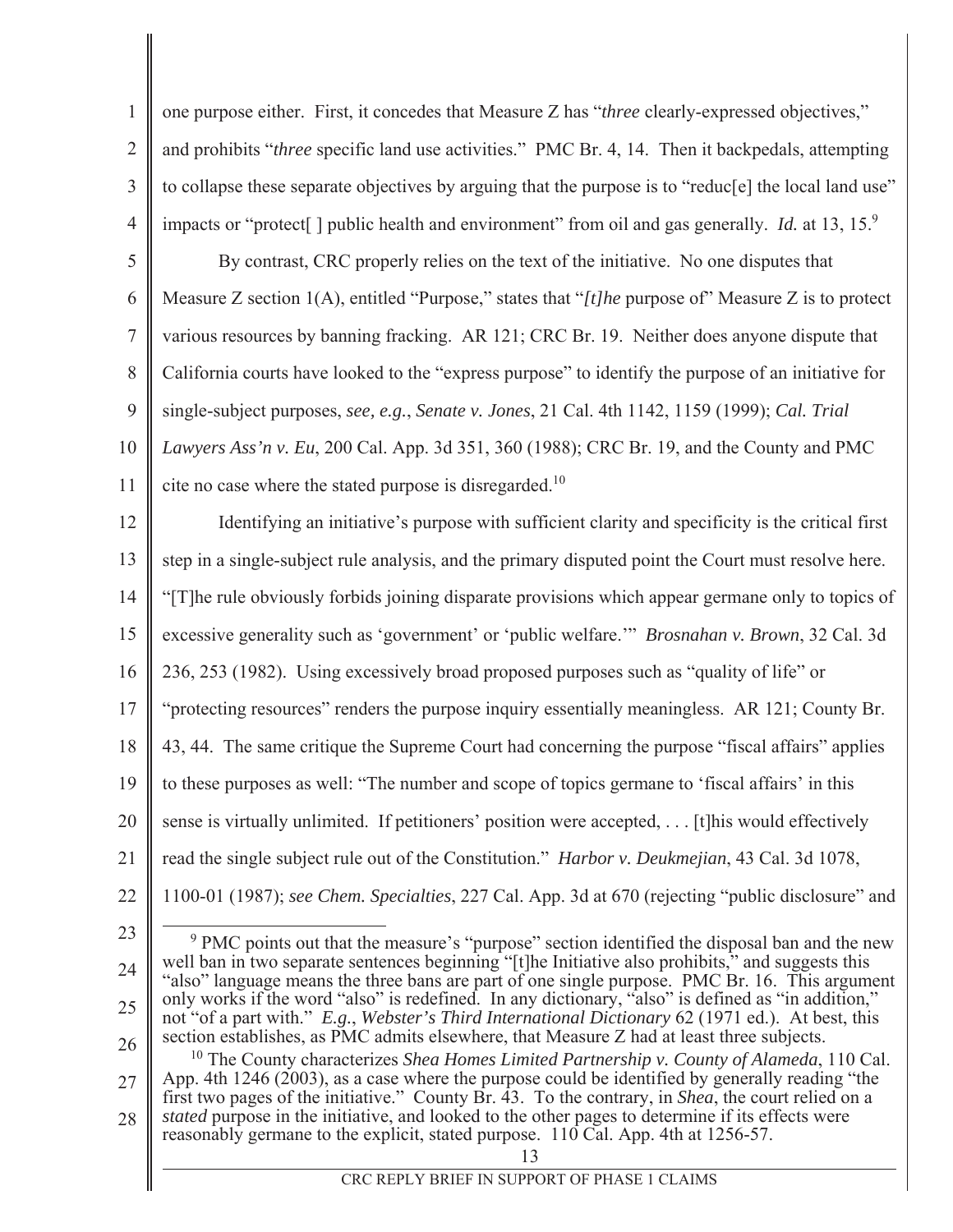$\mathbf{1}$  $\overline{2}$  $\overline{3}$  $\overline{4}$ 5 "truth in advertising" purposes as overly broad). Thus, the County's attempt to lift positive general goals—including protecting "water, agricultural lands, air quality, [and] scenic vistas" from the express purpose of the measure fails precisely because it omits the text stating that the measure protects these goals "by *prohibiting the use of any land within the County's unincorporated area for well stimulation treatments, including [fracking].*" AR 121.

6  $\overline{7}$ 8 9  $10<sup>1</sup>$ 11 12 13 14 15 The County and PMC rely heavily on *Shea* and *San Mateo*, but each is distinguishable because the *actions* of the initiatives in those cases related to their *stated purposes*. Shea hewed Forthermorphisp to the "objective" that was "clearly stated": "preserving and enhancing *specifically defined* open space and agricultural lands within the County." 110 Cal. App. 4th at 1259. So understood, landfill limits were "complementary mechanisms" to achieve this single goal identified in the text. *Id.* at 1257. Similarly, in San Mateo, the court analyzed the text of the initiative's policies, and concluded they were "directed at the single general purpose expressed" by the measure: "protection of coastal resources" through modification of a single existing landuse plan. 38 Cal. App. 4th at 554. Thus, policies affecting drilling just off the coast already contained in that plan were germane.

16 17 18 19 Effectuating a fracking ban is "[t]he purpose" identified in Measure Z. The County and PMC have not and cannot explain how a new well ban or wastewater injection prohibitions further or relate to that purpose. Nor can or do they deny that "fracking"—which is not used in Monterey County—is a political hot-button that PMC seized on to get Measure Z enacted.

20

**B.** Vacating Measure Z Would Advance the Purpose of the Single-Subject Rule.

21 22 23 24 25 26 27 28 The County and PMC never dispute that, on the merits, the evidence shows that voters were likely confused by PMC's marketing of Measure Z as (a) a fracking ban that (b) would not affect current production. This unrebutted evidence shows that invalidating Measure Z would serve "the principal purpose" of the single-subject rule: "to avoid confusion of either voters or petition signers and to prevent the subversion of the electorate's will." *Jones*, 21 Cal. 4th at 1156. The County does not object to consideration of this evidence. As it notes, see County Br. 45-46, in Brosnahan, the Supreme Court considered evidence of "publicity," of "[n]ewspaper, radio and television editorials," and of "public debate involving candidates, letters to the editor, etc." 32